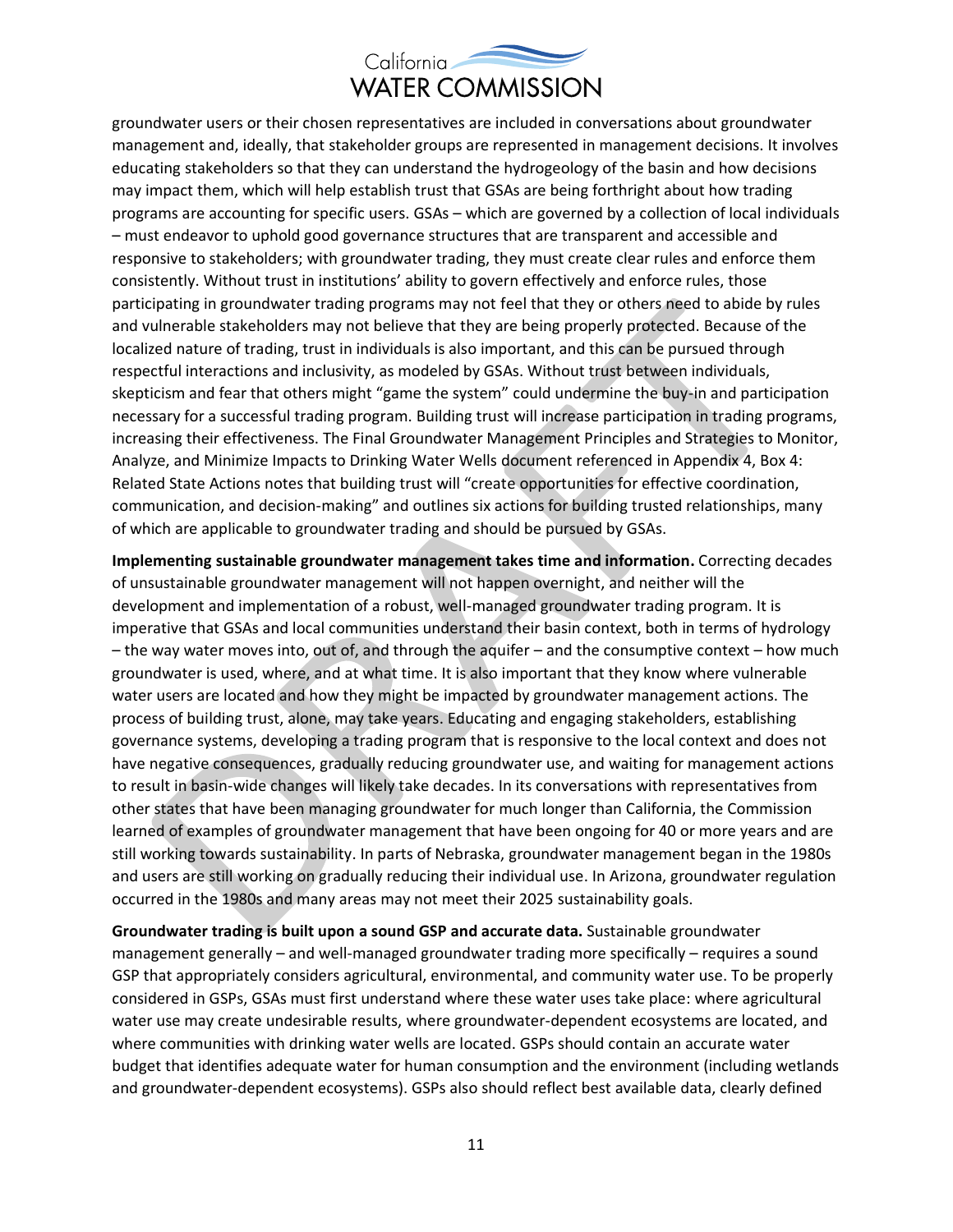

sustainable groundwater management conditions, and a limit on the amount of groundwater that can be pumped to achieve sustainable conditions. The steps that GSAs take to develop a GSP, including conducting stakeholder outreach, collecting and analyzing data to develop a description of the basin, and determining sustainable yield, provide the foundation for developing a groundwater trading program. From these efforts stem the stakeholder buy-in, understanding of potential negative impacts, and allocations that are needed for groundwater trading. But a GSP must be done well to be effective. Of the first tranche of 42 GSPs submitted for review, DWR deemed 12 out of 20 basins incomplete, sending 34 GSPs back to GSAs to correct the deficiencies in their plans, including key issues related to impacts on drinking water, land subsidence, and interconnected surface water and groundwater. Addressing these deficiencies will be critical for developing a sound GSP that considers all groundwater users, and a sound GSP is an essential precursor to developing a groundwater trading program. If a GSP contains impactful data gaps or if it has not been informed by thorough and inclusive stakeholder engagement, then it is missing the foundational information needed to develop a well-managed groundwater trading program. Good data is imperative for understanding the likely impacts of trading and for ensuring that a trading program is meeting its goals. Participants in the Commission's workshops stressed the need to take time to verify newly developed GSPs and to close relevant knowledge gaps before thoughtfully designing groundwater trading programs.

**Groundwater trading is just one tool in the sustainable management toolbox and may not be appropriate in all instances.** Groundwater trading is not a silver bullet that will "solve" over-pumping, it is an optional part of a larger groundwater management effort that will involve a diverse suite of management actions to bring basins into sustainability. Trading programs are only applicable to address groundwater demands within a basin. Inter-basin water trading has not been contemplated and would in most instances run counter to the goals of respective GSPs, to water rights, and to community interests. Trading programs cannot be successful in areas that do not have limitations on groundwater use and established groundwater allocations. To be a useful tool, groundwater trading needs sufficient interest and activity from trading parties. Trading may not be appropriate if there are few entities interested in trading or if allocations are concentrated in the hands of a few. Trading programs are not appropriate if they create unavoidable third-party impacts, or if the risks associated with those thirdparty impacts are high or cannot be mitigated. Further, groundwater trading program development and oversight are costly endeavors and require specialized expertise. A cost-benefit analysis may indicate that trading is too costly. Finally, groundwater trading is not necessary to achieve sustainable groundwater management: It is likely that many GSAs will work toward sustainability without developing a trading program.

**The State has a role to play.** Although groundwater management and groundwater trading is governed by local agencies, the State has a role to play in ensuring that groundwater management broadly, and groundwater trading more specifically, complies with the intent of SGMA, supports the Human Right to Water, and protects and enhances the public trust resources, such as fish and wildlife, for which the State is responsible.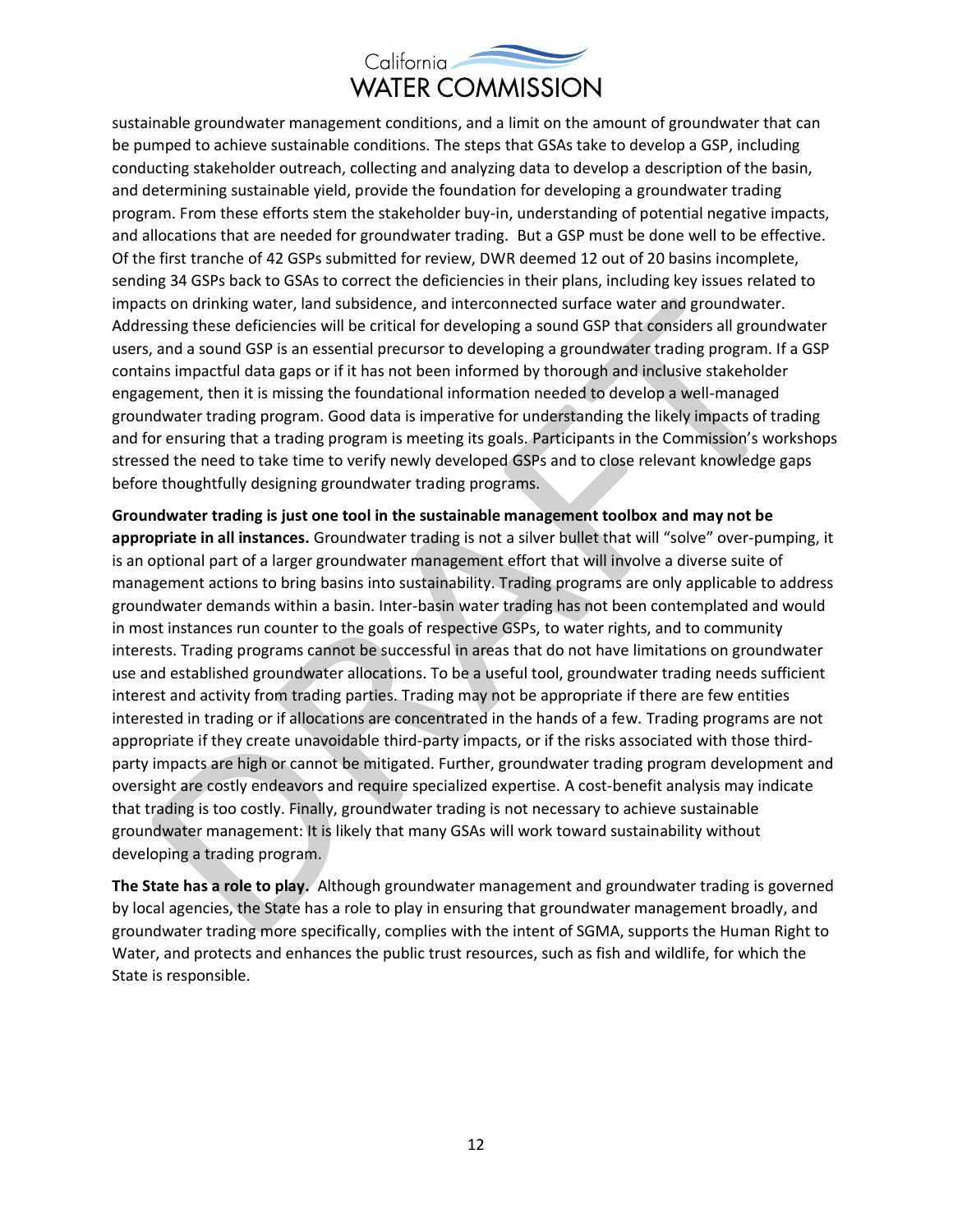

#### Box 2: Points of Divergence

During its conversations with small groups, the Commission identified three areas where there was not general agreement about how to approach groundwater trading programs.

- 1. Local control vs. State oversight
- 2. Customization vs. standardization
- 3. Transparency vs. confidentiality

These points of divergence represent a continuum of options for which there is no inherently right or wrong approach. Instead, the choices are dynamic and highly contextual. Navigating conflicting viewpoints must be nuanced and adaptive and may consist of "and/both" rather than "either/or" options. The Commission explored these continuums at its public workshops, as described below.

**Local Control vs. State Oversight.** Overall, those providing feedback to the Commission expressed interest in the State providing some form of support or oversight for groundwater trading. Many indicated a potential benefit in having the State articulate best practices and provide safeguards against trading systems that could create disproportionate impacts to some segments of the community. Participants proposed that the State could serve as a final arbiter of disputes associated with trading systems. Conversely, others felt it would be impossible for the State to provide more than high-level support, given the wide diversity of hydrologic, economic, and demographic conditions in individual groundwater basins. These individuals explained that the issuance of best practices could hinder the innovation and adaptation that will be necessary as people managing groundwater basins work to find trading options most suitable for their situation. Further, some questioned the State's authority to exercise any oversight over trading programs.

**Customization vs. Standardization.** As a group, those providing feedback on this subject generally believed there would be a need for customization of groundwater trading approaches in different areas. They suggested that groundwater trading programs need to be tailored to address local conditions and that new accounting platforms should be designed with input from local groundwater users. Many of the same group also saw benefits to standardization for activities like data monitoring and tracking. They believed the use of standardized tools within basins would facilitate better information sharing and potentially reduce costs as development costs and innovations could be shared across GSAs and subbasins. Even so, participants recognized that standardized software or other tools may still need some customization to accommodate local conditions. Some also noted that standardized practices would better facilitate evaluation of a trading program's performance.

**Transparency vs. Confidentiality.** Feedback on this topic tended to support transparency. Those arguing for transparency in groundwater trading programs cited the need for accountability. They believed that access to trading information would increase fairness by highlighting both the beneficiaries of the trading program and the degree to which impacts may occur to program participants and nonparticipants. Conversely, other stakeholders suggested that some level of confidentiality would be necessary to maintain privacy, security, and proprietary information. For instance, sharing information about who traded water to whom and the price and timing of that specific trade could give a business advantage to competitors. Publishing aggregated numbers of trades or average prices, however, would be less sensitive. Some also argued that blind trades were inherently fairer as they precluded groundwater trading program participants from only selling to certain entities or individuals or otherwise discriminating against buyers.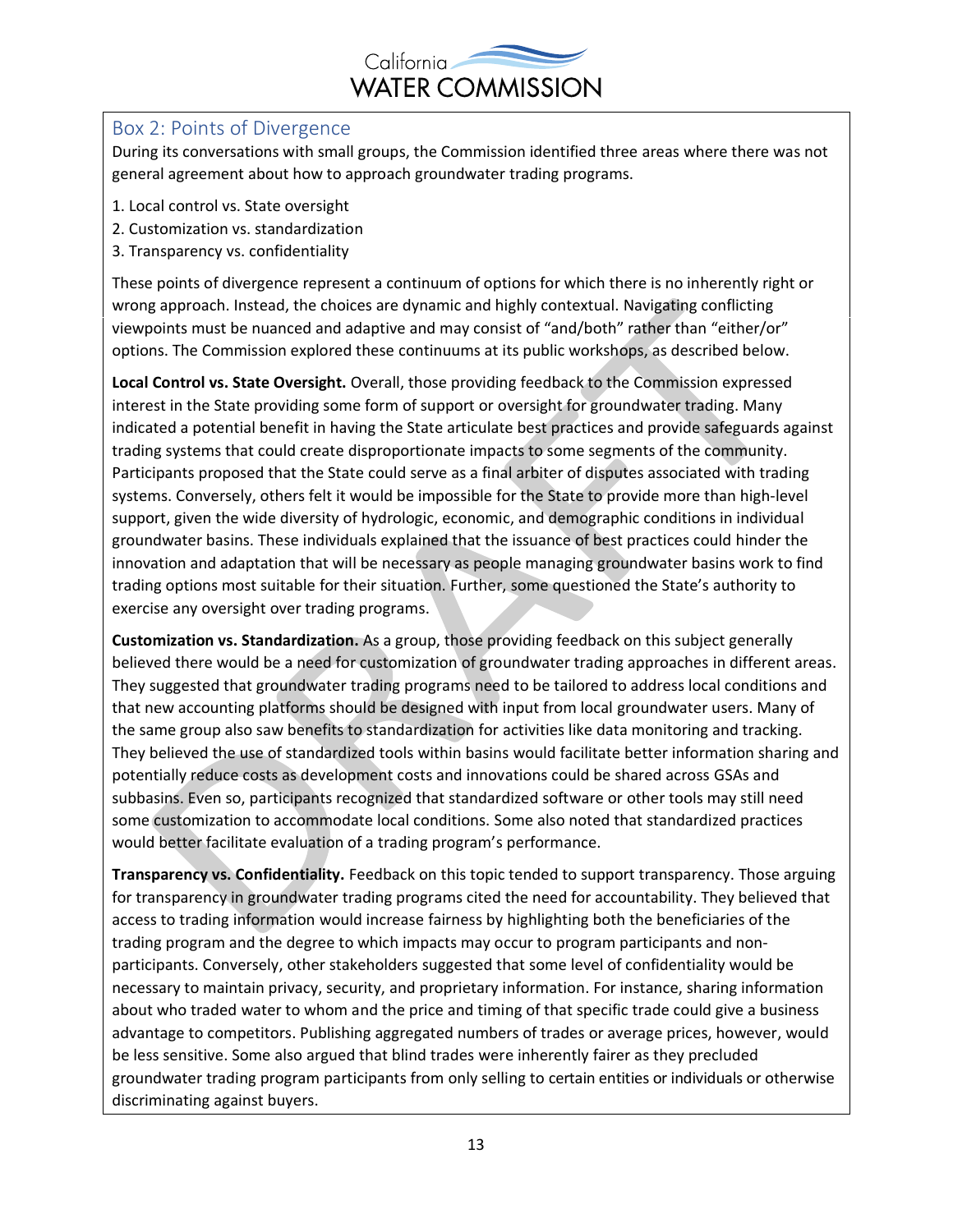

### Considerations for Safeguarding Vulnerable Users: Concerns and Risks

As groundwater allocations are traded to the places of highest demand or the highest cost of reducing water use, it is possible that a groundwater trading program will lead to or exacerbate concentrations of pumping in certain areas. Concentrated pumping could draw down groundwater levels, creating localized groundwater declines that cause shallower wells to go dry or that deplete interconnected surface water. Concentrated pumping could also influence contaminant or seawater migration, which degrades water quality, and land subsidence, which could decrease groundwater storage capacity. In addition to physical risks, vulnerable users are also at risk of being overlooked during the design and implementation of trading programs. In its consideration of groundwater trading, the Commission has looked closely at the concerns of and risks posed to vulnerable water users.

**Natural Resources.** The groundwater-dependent ecosystems (GDEs) of California are ecological communities or species that depend on groundwater emerging from aquifers or on groundwater occurring near the ground surface (California Code of Regulations, Title 23, section 351(m)). Examples include rivers, streams, and wetlands, all of which have been greatly diminished in size, extent, and/or quality due to land use changes and degradation over the last century. A small fraction of California's once-immense aquatic habitat remains and, as a result, the state has lost biodiversity and valuable ecosystem services like filtration of water and attenuation of peak flood flows.

Stakeholders who seek to protect, enhance, and restore groundwater-dependent ecosystems include environmental groups and environmental advocacy groups, land trusts, habitat managers, natural resource agencies at the federal, state, and local level, resource conservation districts, philanthropic foundations, and Tribes. These stakeholders stressed the need for groundwater trading programs to be developed from GSPs and water budgets that reflect the needs of GDEs and to consider and operate within the constraints of various regulations governing species and habitat protection. Stakeholders also expressed frustration that wetlands could face a disproportionate impact from SGMA implementation and from trading programs, particularly given the negligible contribution of managed wetland water use to existing groundwater problems.

Groundwater trading programs pose the following risks to natural resources.

- Concentrated pumping in portions of the basin could deplete groundwater, leaving GDEs without enough water to remain viable.
- Concentrated pumping in portions of the basin could deplete interconnected surface water, leaving surface water streams without enough water to remain viable.
- Pumping patterns could shift the water quality (such as temperature, salinity, or pH), timing, and/or reliability of groundwater, threatening GDEs and interconnected surface water.
- For managed wetlands that depend upon pumped groundwater and need more water than they are allocated to keep wetlands viable, wetland managers may not have sufficient capacity and financial resources to buy additional allocations to keep wetlands viable.

**Small- and Medium-Sized Farm Operators.** California is home to a diverse agricultural community, with farms ranging in size from fractions of an acre to many thousands of acres. Small- and medium-sized farms represent approximately 90 percent of farm operations in California. Farmers with smaller land holdings have less flexibility to aggregate their own groundwater allocations or shift their cropping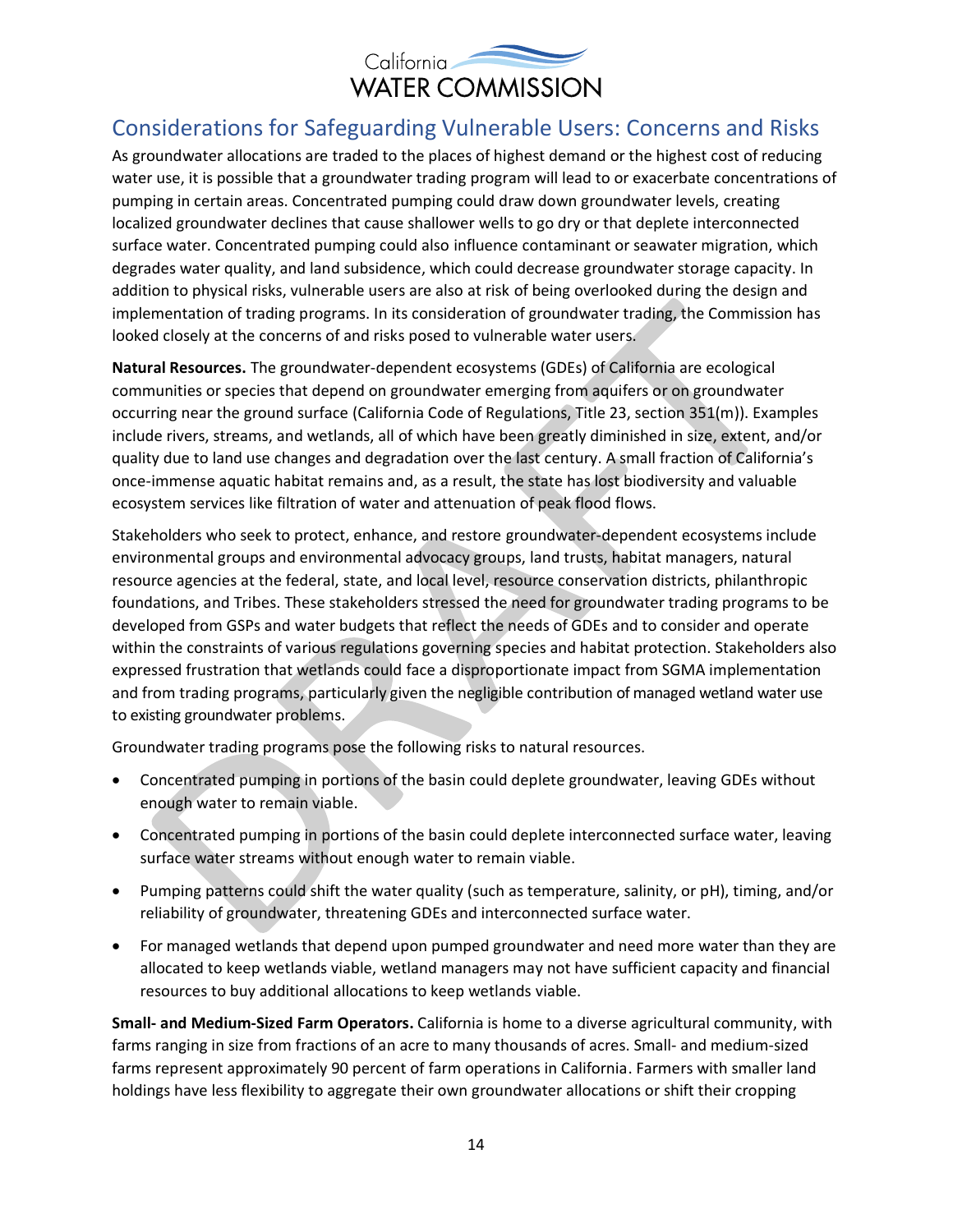practices to accommodate pumping restrictions and less operational capacity to participate in trading programs. Because SGMA does not specify consideration of small- and medium-sized farm operators as beneficial users of groundwater (instead referring to agricultural users more broadly), GSAs will be responsible for identifying variability within the spectrum of agricultural users in order to understand any special considerations needed to accommodate small- and medium-sized farm operators.

Stakeholders representing small- and medium-sized farm operators include farmers, farm advocates and advocacy groups, agricultural land trusts and non-governmental organizations (NGOs), the University of California Cooperative Extension, county Farm Bureaus, resource conservation districts, county governments, and Tribes. These stakeholders expressed concerns that groundwater trading programs could drive small- and medium-sized farms and lower-value crops out of production, reducing the economic diversity of the area. Further, if excessive speculation, including possible outside speculation and investment, is allowed, water prices could outstrip agricultural commodity prices, making farming of some agricultural commodities, or even agricultural production itself, uneconomic. Stakeholders also expressed frustration that SGMA contains no protections for smaller-sized farm operators, such as a requirement to ensure that they are represented on a GSA board.

Groundwater trading programs pose the following risks to small- and medium-sized farm operators.

- Small- and medium-sized farm operators may not have the capacity to engage in or stay informed about the process of developing and participating in a trading program, which may lead to trading programs that do not serve them or that they do not understand well enough to participate in in ways that serve their interests. Socially disadvantaged farmers may face additional challenges, such as language, cultural, and socioeconomic barriers to participation in groundwater trading, as well as in the development and governance of trading programs.
- Small- and medium-sized farm operators who need more water than they have been allocated to make a profit may not have sufficient capacity and financial resources to buy additional allocations to remain viable.
- Small- and medium-sized farm operators may not wield sufficient market power, allowing more powerful entities to dominate the trading program and control how allocations are used.
- Tenant farmers may not be able to continue leasing parcels of land if the value of water is higher than the value of leasing land and the landowner decides to sell all of part of the allocation from a leased parcel.
- Concentrated pumping in adjacent areas could create localized groundwater declines, causing shallower irrigation wells to go dry.
- Concentrated pumping could influence contaminant plume migration or seawater intrusion, degrading water quality.

**Disadvantaged Communities.** Throughout California, and particularly in the San Joaquin Valley, falling groundwater levels are causing drinking water wells to go dry, disproportionately impacting low-income communities and communities of color that rely on groundwater for domestic purposes. Drought exacerbates this problem, creating a water crisis for many vulnerable communities and well owners.

Stakeholders representing disadvantaged communities include community members, community-based organizations, county governments, community services districts, small water system operators, and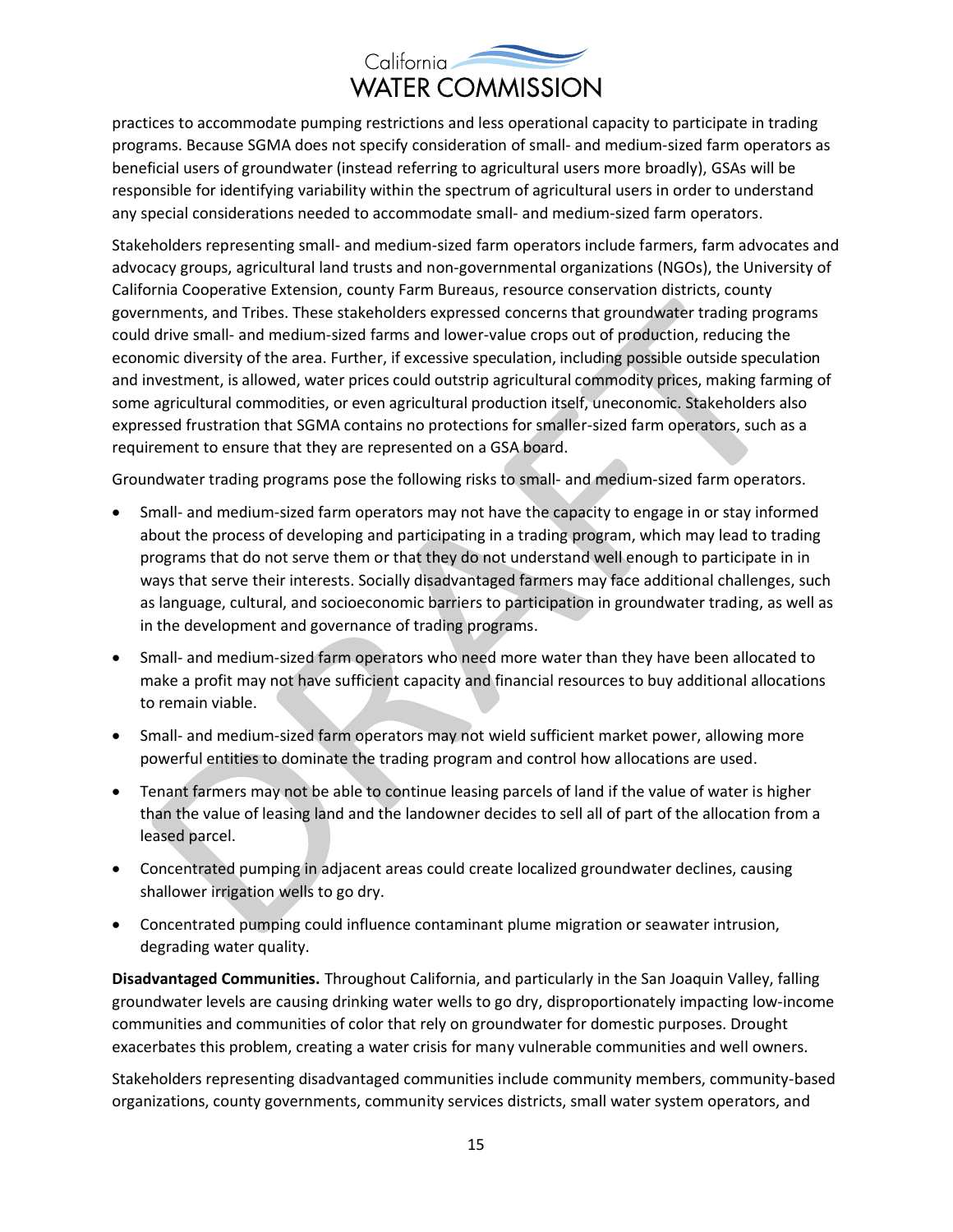Tribes. These stakeholders expressed concerns that GSAs setting up trading programs or individuals participating in groundwater trading programs may not consider the needs of communities or protect their drinking water resources and may not respond swiftly to any negative consequences of trading. Stakeholders fear that local decision makers lack information about where shallow wells and other vulnerable resources are located, making it difficult to carefully design a trading program. Stakeholders also expressed frustration with the rapidity of well-deepening occurring around communities and with declining water quality on the cusp of failing to meet water quality standards.

Groundwater trading programs pose the following risks to disadvantaged communities.

- Communities and community members may not have the capacity to engage in or stay informed about the process of developing and participating in a trading program, which may lead to trading programs that do not have adequate protections for communities or that they do not understand well enough to participate in in ways that serve their interests.
- Concentrated pumping in adjacent areas could create localized groundwater declines, causing shallower drinking water wells to go dry.
- Concentrated pumping could influence contaminant plume migration or seawater intrusion, degrading drinking water quality.
- Community water systems may not have sufficient allocations nor sufficient resources to buy additional allocations to meet basic human health and safety needs.

### Findings

The following findings are distilled from conversations with experts, stakeholders, and the public and are intended to guide State agencies in their support of locally led groundwater trading programs and to educate implementers and stakeholders on how to proceed with well-managed groundwater trading that safeguards natural resources, small- and medium-sized farms, and disadvantaged communities.

- 1. **Safeguards for vulnerable users.** The Commission finds that ensuring safeguards for vulnerable water users, namely natural resources, small- and medium-sized farms, and disadvantaged communities, is a critical component of well-managed groundwater trading programs and that GSAs and local stakeholders will have the best understanding of the potential vulnerabilities at the local level. The Commission further finds that it is critical for GSAs and local trading entities to design programs that do not harm vulnerable users and to monitor implementation of programs to prevent and mitigate any unintended negative consequences; and that groundwater trading programs are not an appropriate tool for sustainably managing groundwater resources where harm to vulnerable users is likely or unavoidable and cannot be mitigated effectively and sufficiently.
- 2. **Identification and involvement of small- and medium-sized farms.** Although small- and mediumsized farms are not specifically called out as a beneficial user of groundwater in SGMA legislation, the Commission finds that it is incumbent upon GSAs that are developing trading programs to use locally applicable parameters to identify small- and medium-sized farm operators within their area, and to then engage and consider these users in the design of the program, especially those farmers – such as socially-disadvantaged farmers – who are most vulnerable to the impacts of trading programs.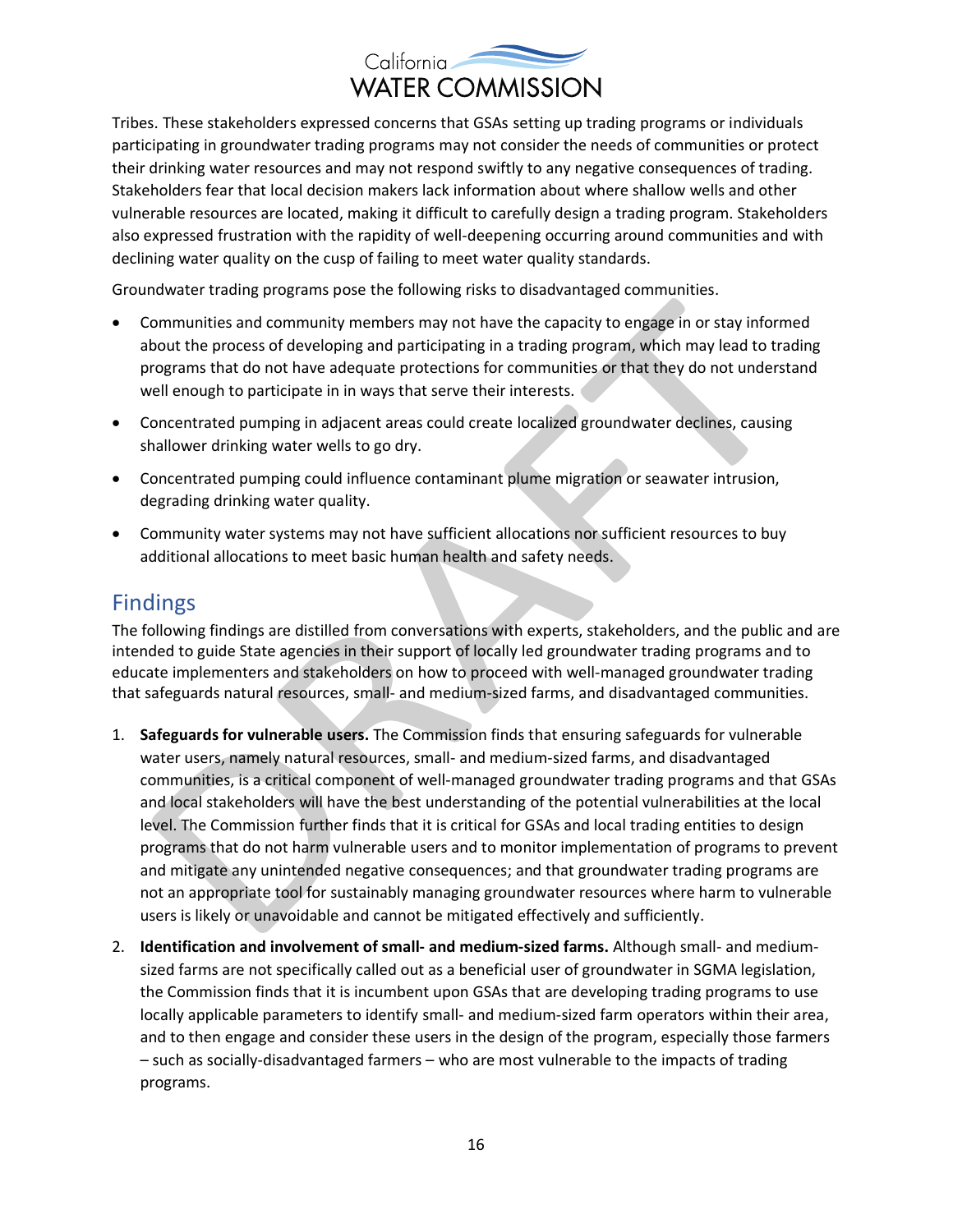- 3. **Identification and involvement of disadvantaged communities.** The Commission finds that localized, near-term impacts of groundwater trading programs could cause impacts to drinking water wells, and that, in accordance with section 106 of the California Water Code, which states that it is the "established policy of this State that the use of water for domestic purposes is the highest use of water," it is incumbent upon GSAs to identify and engage community members and representatives and protect these users especially in the design and implementation of groundwater trading programs to prevent trades that could have negative impacts to these vulnerable users' drinking water supply.
- 4. **Characteristics of well-managed local groundwater trading.** The Commission finds that the characteristics enumerated below describe well-managed groundwater trading, and that the State may help enable groundwater trading that safeguards natural resources, small- and medium-size farms, and water supply and quality for disadvantaged communities by supporting GSAs in developing trading programs that have these characteristics. Expert guidance, in the form of economists or other experienced market advisors, may be needed to help GSAs design a wellmanaged groundwater trading program.

Precursors that need to be in place prior to designing a well-managed groundwater trading program include the following.

- 1) A sound GSP, without critical data gaps that are relevant to starting a groundwater trading program, that includes:
	- a) A water budget that accounts for water needs for human health and safety, the environment, and all other users in the basin.
	- b) Clearly defined sustainable groundwater management conditions and a limit on the amount of groundwater that can be pumped to achieve sustainable conditions.
	- c) A means of monitoring how much water is coming into and going out of the system.
	- d) A means of measuring water use that provides verifiable, accurate data.
	- e) A groundwater accounting system that tracks how much water is being used and by whom.
- 2) Groundwater allocations that limit the amount of groundwater that an individual pumper can use and provide a consistent unit of trade.
- 3) The flexibility to design a locally relevant program with rules that respond to the local context and that accommodate local needs.
- 4) A sound governance system with transparent and robust decision-making mechanisms and leadership, and with program oversight and enforcement experience.

The designing of a well-managed groundwater trading program involves the following.

- 5) An articulated program goal that is aligned with achieving sustainable conditions and avoiding undesirable results.
- 6) Fully engaged stakeholders who represent all beneficial users.
- 7) A transparent and accessible process for designing the program.
- 8) An understanding of vulnerable users and resources, including the location of groundwater dependent ecosystems, and how they might be impacted by a trading program.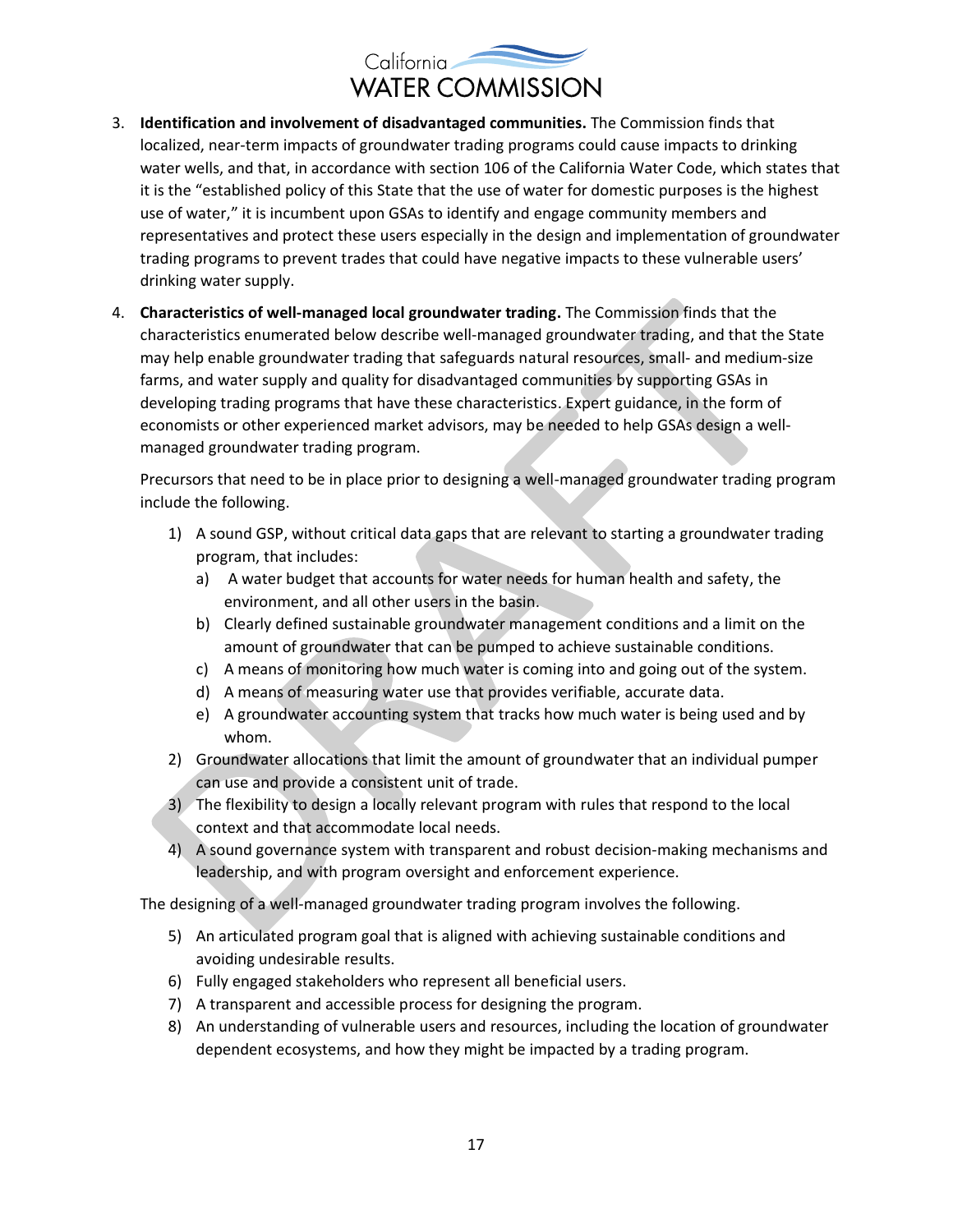

- 9) Clear trading rules including quantities, timing/schedule, and uses of groundwater that have broad support from stakeholders and are designed to prevent impacts to vulnerable resources, vulnerable users, and other third parties.
- 10) Clearly articulated roles, responsibilities, and expectations for trading participants, program administrators, and GSAs.
- 11) A process for assessing and refining the program to ensure that safeguards are working properly, that any unintended consequences are minimized, and that adaptive management can occur.

The implementation of a well-managed groundwater trading program involves the following.

- 1) Accessible processes for eligible participants to participate in the trading program.
- 2) Sufficient participation for the program to meet its goals.
- 3) Sufficient funding, capacity, and expertise to run the program efficiently and to enforce market rules.
- 4) Transparent, accurate, and timely data used to monitor the success and impact of the program.
- 5) A transparent process for monitoring and reporting on the progress and impacts of the program.
- 6) Clearly identified triggers for stopping or changing the program before it leads to harmful impacts.
- 7) A mitigation plan in place for swiftly addressing and effectively correcting unintended negative consequences, including abuses of market power<sup>4</sup>.
- 8) Consistent enforcement with clear consequences for breaking the rules.
- 5. **Proactive management.** The Commission finds that developing a well-managed groundwater trading program may take a significant amount of time – possibly years – in order to bring together the science, data, and stakeholders needed to ensure safeguards for vulnerable users, and that, to ensure adequate time to respond to drought conditions and water restrictions, GSAs should proactively plan for the development of trading programs to allow for sufficient time to ensure protections for vulnerable users.
- 6. **Stakeholder engagement.** The Commission finds that stakeholder engagement is a critical component of developing and implementing a well-managed groundwater trading program, and that GSAs and local entities bear the responsibility for engaging all beneficial users or for considering all beneficial users should those users be unable to engage in their processes. The Commission finds that GSAs and local entities should: provide sufficient information to stakeholders for them to understand the potential risks and benefits of a trading program, provide information in layperson terms, provide information in the languages commonly spoken in the area, provide adequate notice via a variety of distribution methods for public meetings, hold public meetings at times and venues when stakeholders are able to attend, and convene a stakeholder advisory group with diverse representation to guide and inform decision-making. When engaged, stakeholders can contribute to design decisions, enhance understanding of where vulnerable resources are located, and share views on how vulnerable users may be impacted by a trading program. Stakeholder engagement

<sup>4</sup> Note that, under SGMA, GSAs have broad discretion when identifying what, if any, mitigation measures are needed.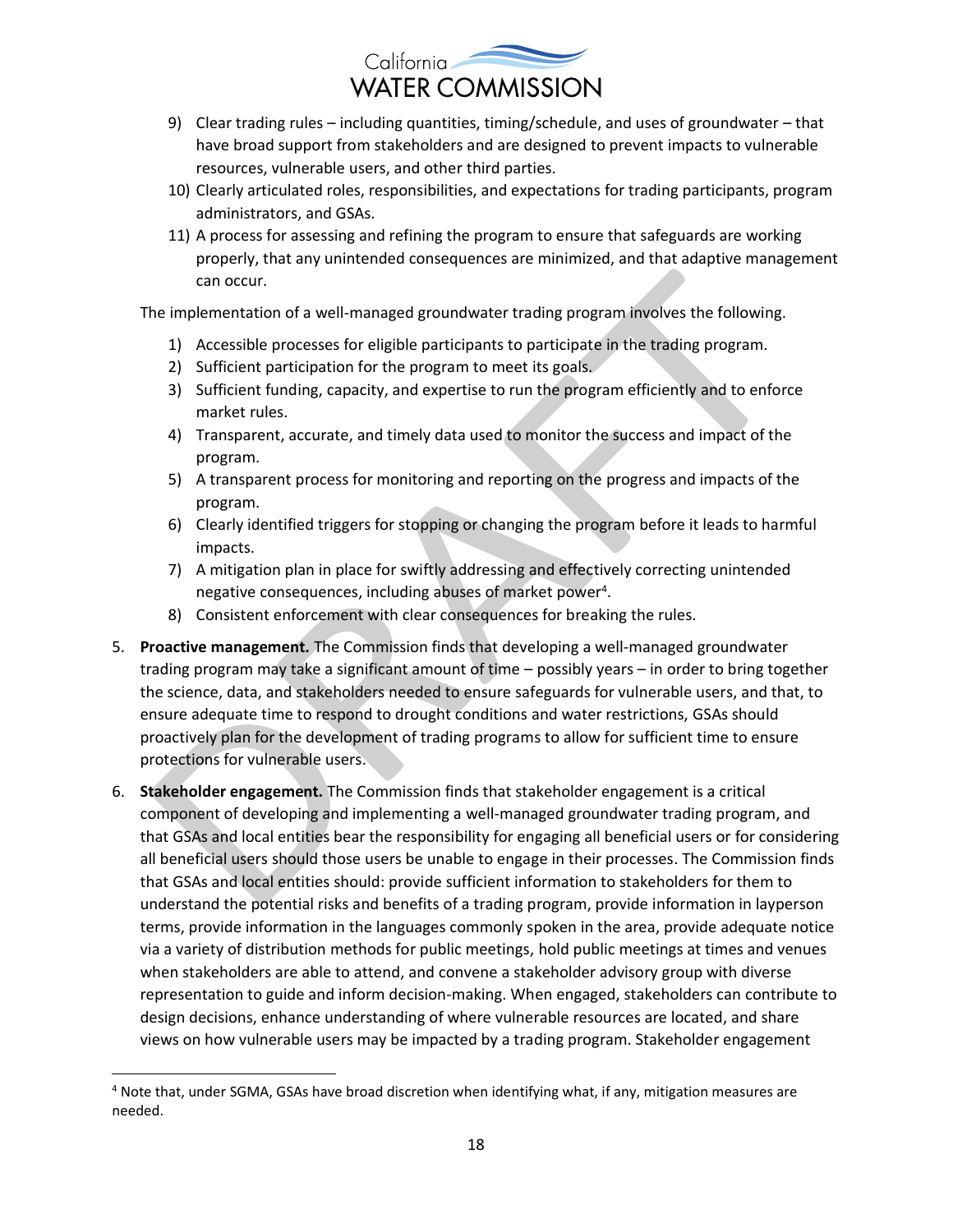builds trust in GSAs and between individuals and facilitates coming to agreement on the rules governing the trading program. A trading program should not proceed without broad stakeholder support for the rules.

7. **Accurate, reliable data.** The Commission finds that, to design a well-managed groundwater trading program, local entities need accurate, reliable data to understand how trading could impact water levels and flows, where wells might go dry, where interconnected surface water or groundwaterdependent ecosystems might suffer, and where subsidence or sea water intrusion might occur if pumping increases in certain locations. The Commission further finds that accurate and reliable data is necessary for monitoring a groundwater trading program and tracking its impacts on groundwater users and resources.

#### Box 3: Measuring Water Use

Measuring water use is foundational to groundwater trading. Without reliable water usage measurements, trading programs could exacerbate overpumping, erode trust, and fail to function properly. Meters and satellite-based estimates of evapotranspiration (ET; water that evaporates off land and is transpired by plants) provide two different water measurements. Some GSAs have or are pursuing mandatory metering on all wells to implement water trading. Meters measure the volume of water pumped or diverted and are accurate when they are well-maintained and functioning properly. In some instances, GSAs are using or would like to use telemetric monitoring that feeds pumping data into an online accounting system. Meters, however, can be expensive, and some people shared concerns about the ability of bad actors to tamper with meters to game the system. Other GSAs are measuring net water consumed from irrigation by estimating ET through satellite imagery. Using satellite-based ET data is less expensive than installing meters, but since well meters and ET data are measuring different quantities, it is important to carefully consider the local setting to determine what measurement techniques are necessary to appropriately characterize use. Using satellite-based ET data may be the best option for GSAs in remote, rural areas or GSAs that are struggling with well registration. For groundwater trading programs, ET data and meters can be used in tandem. Some regions have used remote sensing to prevent cheating by manipulating water meters. If the meter reading is lower than the satellite data suggests it should be, the meter is inspected.

- 8. **Mechanisms for safeguarding vulnerable users.** The Commission finds that incorporating the following mechanisms, as applicable, into the design of a well-managed groundwater trading program may improve safeguards for vulnerable water users. The list below is not comprehensive; it is based on examples provided and discussed during the Commission's public conversations. The suggested mechanisms described below would need to be selected and implemented based on local needs and context, agreed upon by groundwater users and other stakeholders, and combined with other tools for managing groundwater sustainably. In selecting safeguarding mechanisms, GSAs will need to ensure that the mechanism itself is not creating undue impacts to other beneficial users.
	- 8.1. Scenario Planning. Groundwater models can be used to better understand potential implications from management actions, such as groundwater trading, to identify how changes in groundwater levels may impact or benefit other water users.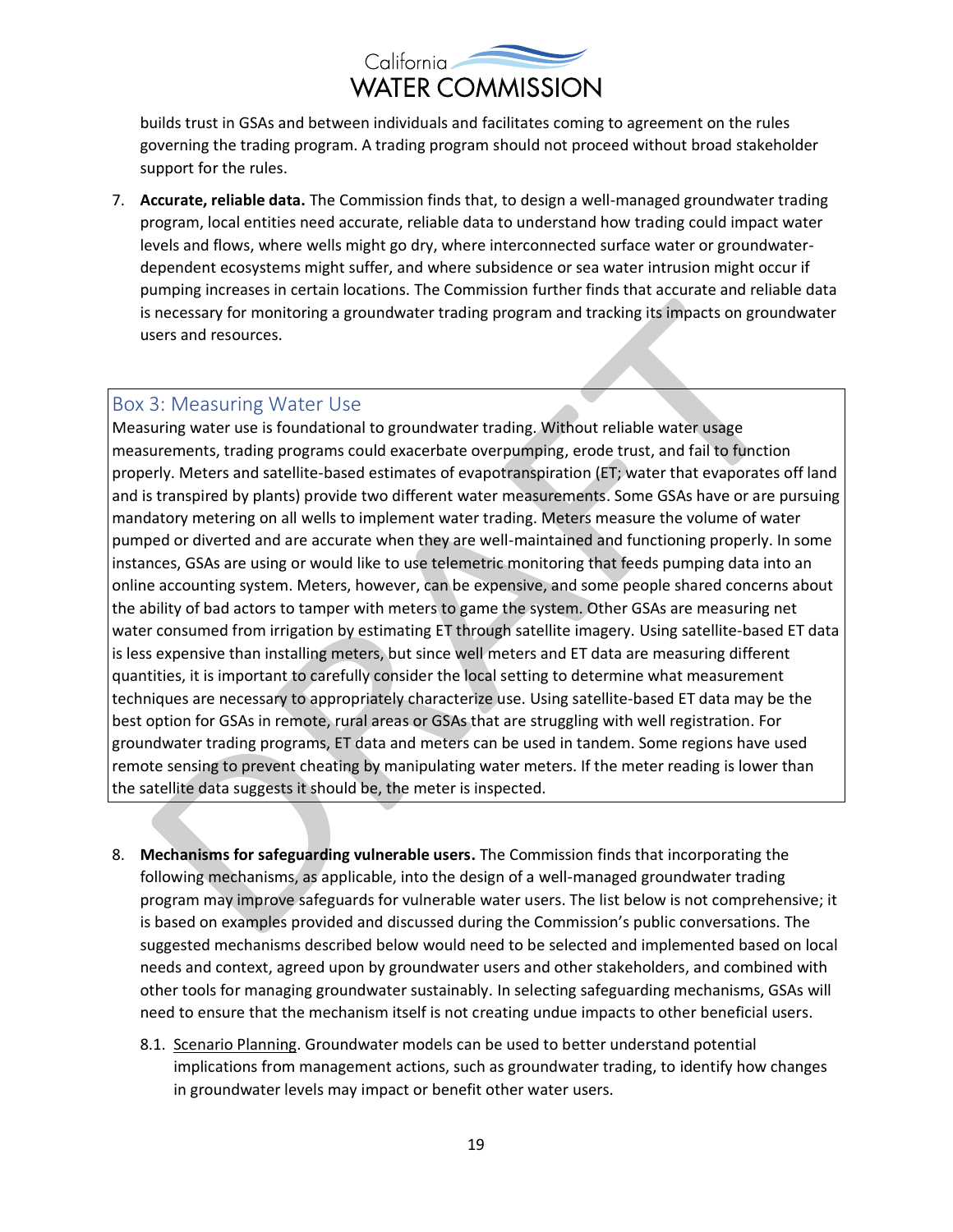

- 8.2. Trading Rules. Trading rules can be used to restrict how and when groundwater trading occurs.
	- Directional trading occurs when groundwater users in a restricted area can only sell groundwater allocations but not buy them, thus limiting pumping in the areas where buying is restricted, and may be particularly helpful when there is a need to direct trading away from areas of subsidence or seawater intrusion, or where shallow wells and groundwater-dependent ecosystems need to be protected
	- Proportional trading occurs when groundwater users can trade a portion of their allocation but not all of it. The proportion that may be traded may fluctuate across a variant based on the distance of the trade site from a vulnerable resource.
	- Spatial concentration limits or well-spacing requires a certain amount of space between operational wells.
	- Pumping schedules limit the time when groundwater may be pumped and could be used, for instance, to manage pumping near interconnected surface waters during ecologically sensitive time periods.
	- Notice requirements occur when trading parties or the governing body must notify the public of proposed trades. While this mechanism may provide a disincentive to trade by slowing trades down, it may also increase transparency and help identify cause-and-effect impacts of pumping.
	- Anonymous trading can be used to protect the identity of the buyers and sellers to prevent selective trading or other market manipulations. However, a buyer and seller need to be independent from one another. A trading program manager usually knows who is behind each trade and knows what the relationship is between parties and can prevent buying and selling between related entities.
- 8.3. Special Management Areas. Special Management Areas can create special rules, such as directional trading, within designated sensitive areas, such as those areas prone to seawater intrusion, along streams and rivers, near important infrastructure that is at risk of damage due to subsidence, near shallow wells, and near communities.
- 8.4. Buffer Zones. Buffer zones create an area around vulnerable users or resources, such as areas with shallow wells, where trading in is not allowed.
- 8.5. Mitigation Plans. Mitigation and compensation requirements occur when trading parties or the governing body must mitigate potential impacts, such as by paying to deepen shallow wells or by providing water to habitat areas that could be impacted, or to compensate third parties for any damages caused by the program, such as providing potable water should wells go dry or be contaminated.
- 8.6. Program Operation.
	- Anonymous, algorithmic trading occurs when parties submit their willingness to sell allocations or desire to buy allocations to a system that anonymously matches sellers and buyers, factoring in any applicable trading rules before approving the trade. Instead of a party-to-party negotiation of the amount and price of the allocation to be traded, trading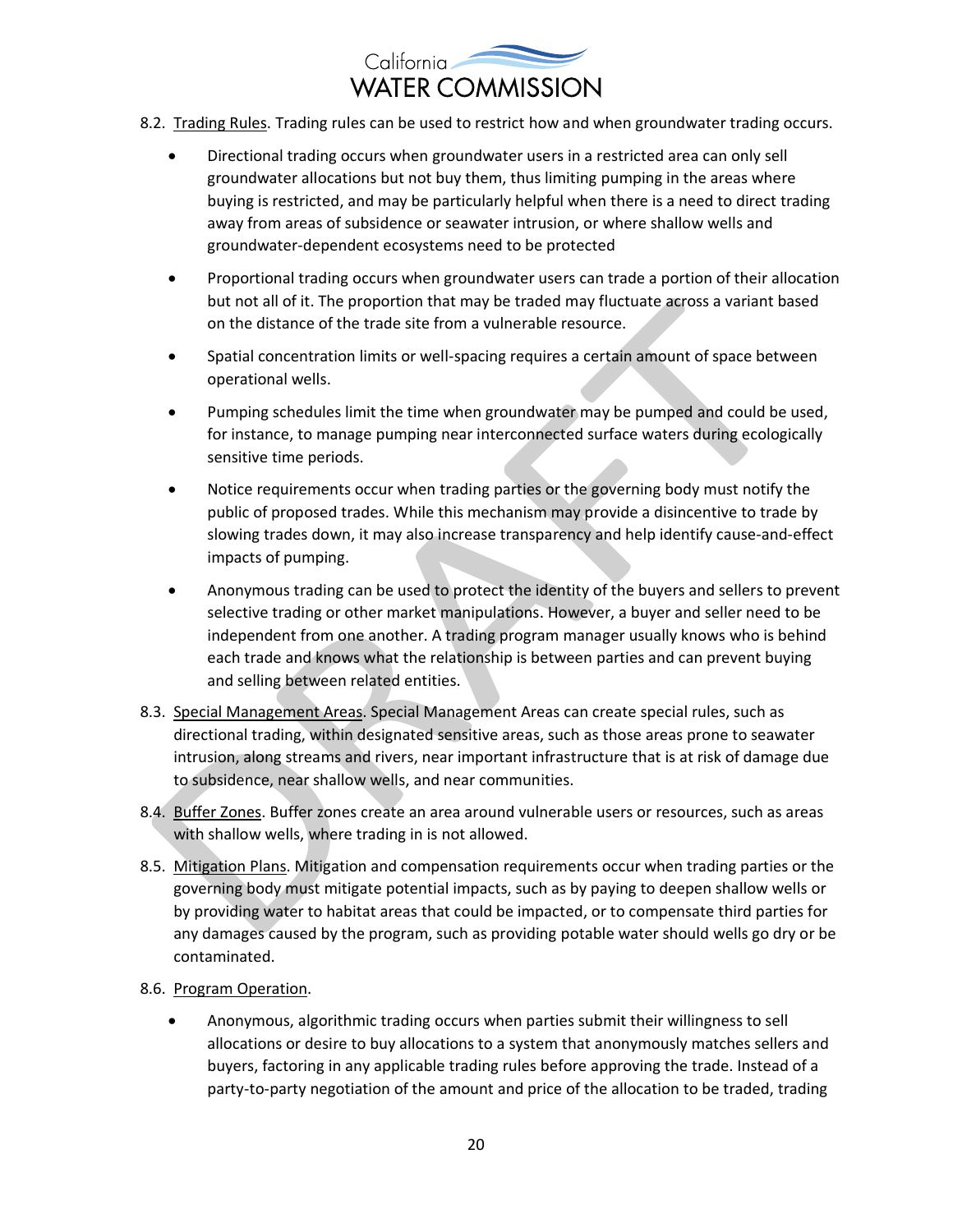

parties do not know with whom they are trading, which helps ensure equal access to the trading program for vulnerable users, especially small- and medium-sized farm operators. Algorithmic matching helps ensure that trading rules are followed.

- Confined trading programs that limit trading to entities of the same size (e.g., bifurcating a program to keep trading between small farm operators or between large farm operators) may allow those entities to better access the trading program while guarding against power differentials that disadvantage certain participants.
- Third party intermediaries that absorb transaction costs and aggregate small allocations into larger blocks for sale or divide large allocations into smaller blocks for sale may help small- and medium-sized farm operators participate in a trading program. An intermediary could be the GSA itself, a cooperative, or a different, neutral third party.
- A neutral third-party administrator of the groundwater trading program may help avoid conflicts of interest, ensure all users have access to groundwater trading, and more objectively evaluate the impacts on vulnerable groundwater users in the region.
- 8.7. Careful Well Aggregation. Well aggregation rules allow a groundwater user to move allocations between wells that are owned or operated by the same user. Aggregations can produce the same negative impacts as groundwater trading. Generally, users must apply for well aggregation and be approved by the GSA. Well aggregation rules can allow powerful entities the ability to aggregate large numbers of wells, outside of the intention of the rule, giving such users the ability to move the location of pumping without oversight or application of trading rules and an unfair advantage over other traders in the basin. Careful well aggregation limits how wells can be aggregated and enforces aggregation rules, closing loopholes if they are exploited.
- 8.8. Annual Program Renewal. Annual renewal of a groundwater trading program allows for the regular evaluation of the program and its impacts, creating an opportunity to improve the design of the trading program and avoid unintended consequences to vulnerable groundwater users.
- 9. **Applying safeguards to protect vulnerable users.** The Commission finds that the safeguarding mechanisms noted above might be applied to protect vulnerable users, where agreed upon by groundwater users and other stakeholders, as follows.
	- 9.1. Natural Resources. Local GSAs may seek to protect groundwater-dependent ecosystems, interconnected surface water, wetlands, and other natural resources through scenario planning to understand the potential impacts of trades; through the creation of special management areas and/or the use of directional trading, proportional trading, spatial concentration limits, pumping schedules, temporary trades, and buffer zones; through the use of protective mitigation plans that halt pumping when water levels drop or other habitat impacts are noted; and through annual program renewal. Natural resources may also benefit from financial support to help acquire water for species and habitat or a no net loss of wetlands policy.
	- 9.2. Small- and Medium-Sized Farms. Local GSAs may seek to protect small- and medium-sized farms through notice requirements to alert farm operators of proposed trades; through anonymous and/or algorithmic trading; through confined trading programs; through use of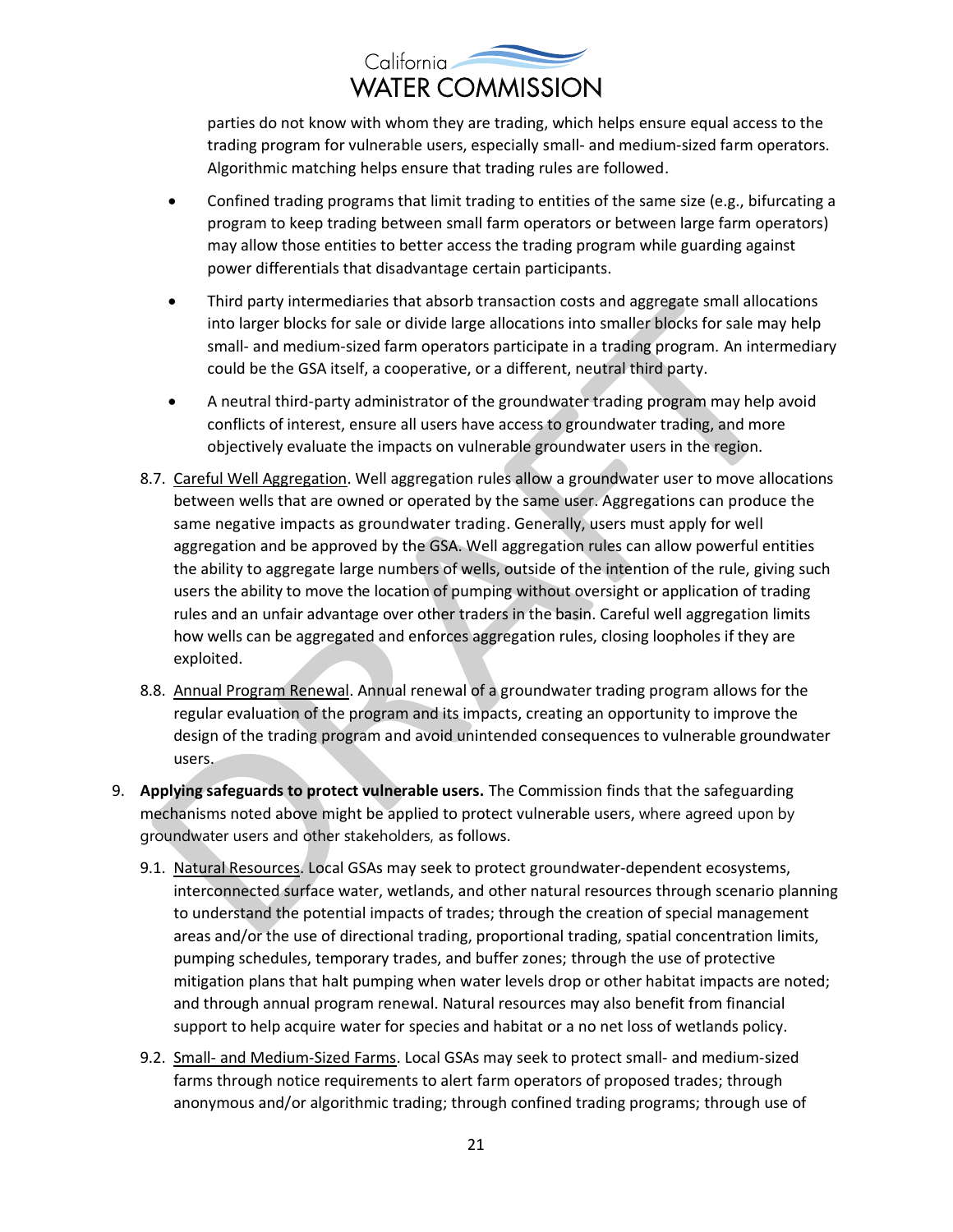

third-party intermediaries; through the use of a neutral third-party administrator; through careful well aggregation; and through annual program renewal.

- 9.3. Disadvantaged Communities. Local GSAs may seek to protect communities through the creation of special management areas and/or the use of directional trading, proportional trading, spatial concentration limits, pumping schedules, temporary trades, and buffer zones; through the use of protective mitigation plans that halt pumping when water levels drop or water quality impacts are noted; through careful well aggregation; and through annual program renewal.
- 10. **Market power.** The Commission finds that issues related to market power can show up during the design of the trading program, such as with rules that restrict access to the program, and during implementation of the trading program, such as when powerful entities coerce others to trade or refrain from trading. Market power also may manifest outside of trading, operating as a workaround to thwart the rules of the program. For example, well aggregation could happen outside of a trading program, allowing certain parties to control and trade groundwater outside of the formal groundwater trading program. The implications of out-of-program trades may warrant additional conversation. Many people across sectors expressed concern to the Commission about trading program participants using their market power to escalate prices or to create user blocs that dictate where water goes. Unbalanced market power could impact many of the other important factors involved in trading programs, such as trust, engagement, access, and compliance, posing a risk to groundwater trading programs and to SGMA implementation overall.
- 11. **Oversight and enforcement.** The Commission finds that consistent, active enforcement is a critical function of the GSA, that it is essential to running a well-managed groundwater trading program, that those participating in trading programs should agree to enforcement mechanisms, and that penalties must be sufficient to deter non-compliance. The Commission heard concerns about intentional non-compliance with program rules, such as intentionally misreporting water use or manipulating monitoring equipment, and about regulatory capture. In other states, local groundwater management entities enforce rules by levying fines, revoking pumping allocations, and pursuing criminal penalties. In these instances, local participants were eager to see rules enforced: They voted on the rules and report those not following rules, understanding that lax compliance works against those who are following rules. Enforcing pumping limits and trading program rules demonstrates to stakeholders and participants that parties are being treated equally and fairly, which builds trust in the institutions overseeing trading and ensures that the trading program meets its intent. Enforcement requires an on-the-ground presence to develop relationships with groundwater users and other stakeholders and to verify that rules are being followed. Enforcement is built on good governance, stakeholder engagement, and clear trading rules and necessitates proper capacity and resources for the enforcing entity.
- 12. **Start small.** The Commission finds that starting with a small, geographically and temporally confined program will allow local entities to test and refine their programs to minimize negative impacts and maximize the chances of success. Trading programs may be conscribed to small geographic areas and short-term, temporary trades at the outset or over the long term. Small programs may be the easiest means of securing stakeholder support and managing adverse trading impacts. Short-term, temporary trades may help avoid land use impacts.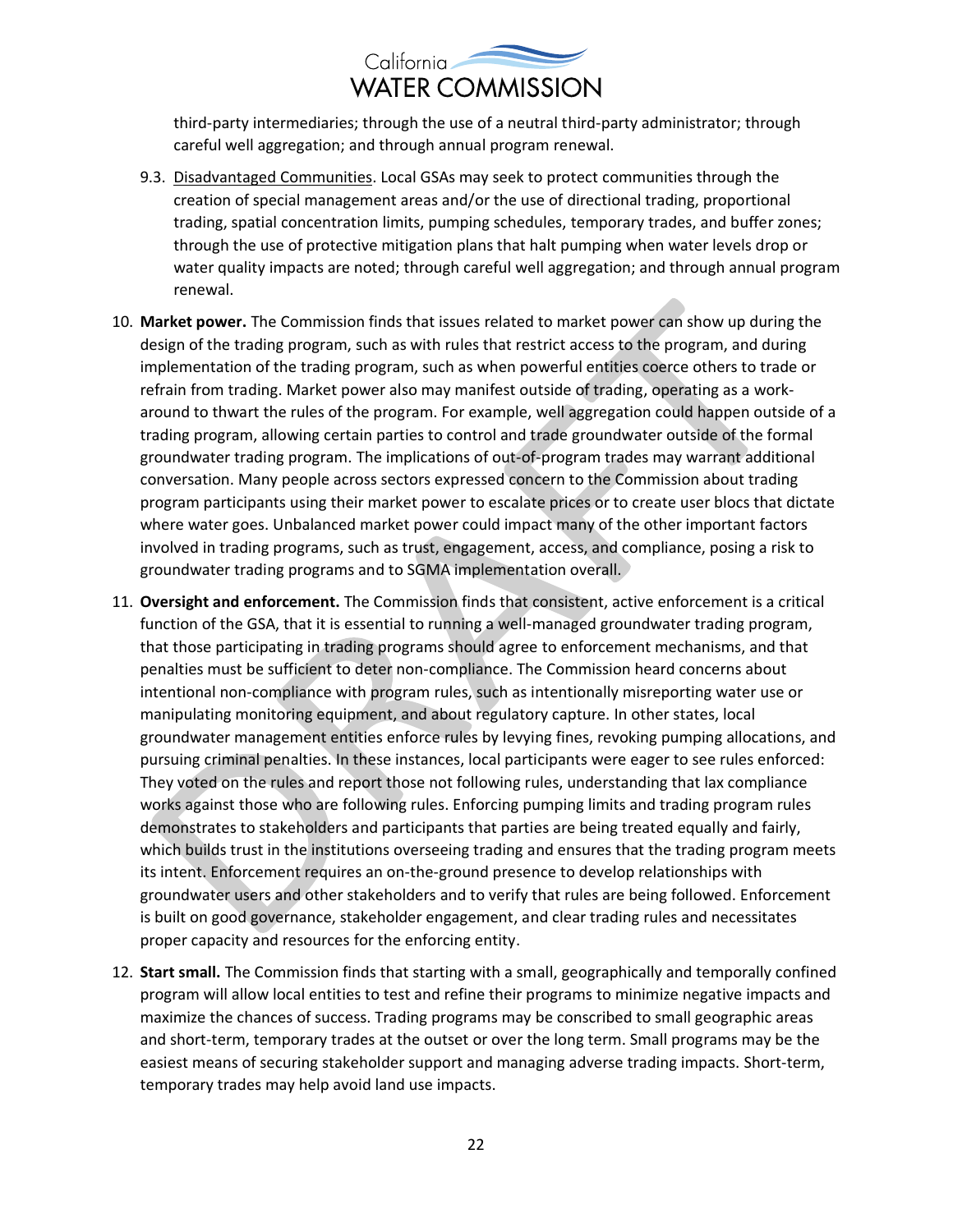

13. **Scaling up.** The Commission finds that, as groundwater trading programs grow within basins, they will require additional oversight, including locally identified measures and controls, to ensure that trades do not have negative consequences and that compatible systems are developed to foster greater efficiency across entities. The implementation or consideration of the previous findings will advance viable groundwater trading programs that minimize unintended consequences.

#### Potential Next Steps for State Engagement

At this time, groundwater trading programs in California are under consideration or development or in the early stages of implementation. This is a period of learning, experimentation, and gathering information through observation and experience. GSAs and local entities are in the process of building trust and navigating a pioneering effort that may, at times, be uncomfortable in its unfamiliarity and unpredictability. The State, too, must position itself to navigate these early stages of groundwater trading by continuing to engage with GSAs and stakeholders to build trust. Because groundwater trading programs associated with SGMA are starting to be developed now, because they are forming in response to State policies, and because there may be many of them, the State has an opportunity to act now to help GSAs establish well-managed groundwater trading programs, avoiding foreseeable harms to disadvantaged communities, the environment, and other State interests. Doing so will be complex, it will require proper resourcing and the development of new skills and expertise, but timeliness matters. Over time, as groundwater trading becomes more established, the State role may need to change, adapting as programs develop.

The Commission proposes that the State take an iterative, multi-pronged approach to enabling and incentivizing well-managed groundwater trading where local entities and users propose and decide to adopt it. State agencies will need to fulfill their fundamental roles, described in Appendix 4: Current State Engagement, and meet their obligations under SGMA to ensure that GSPs are sound and being followed. Other potential actions for State engagement are enumerated below. DWR, the Water Board, CDFW, and CDFA will need to continue working together in a complementary and collaborative fashion. For each action listed below, the Action 3.6 implementing agencies will need to identify an appropriate lead and team for moving forward. The Commission encourages the implementing agencies to act with some urgency to implement Action 3.6 and offers its continued engagement in the effort at the request of the implementing agencies. The Commission also encourages the implementing agencies to engage other departments and agencies to ensure that State priorities are being implemented consistently, especially as applied to permitting and existing financial assistance and incentive programs. The implementing agencies may also look to work with federal agencies to better incorporate federal priorities and leverage federal funds.

**Group 1 Actions.** The Commission suggests that the State operate within its existing authorities to target immediate needs by engaging in the following actions. These actions may require additional resources for implementing agencies.

1. **Develop a workplan for implementation.** Upon release of this white paper, with DWR as the lead and working together across all implementing agencies, develop a workplan for implementing Action 3.6 to create flexibility for GSAs to trade water within basins by enabling and incentivizing transactional approaches, including the perspectives included in this groundwater trading white paper.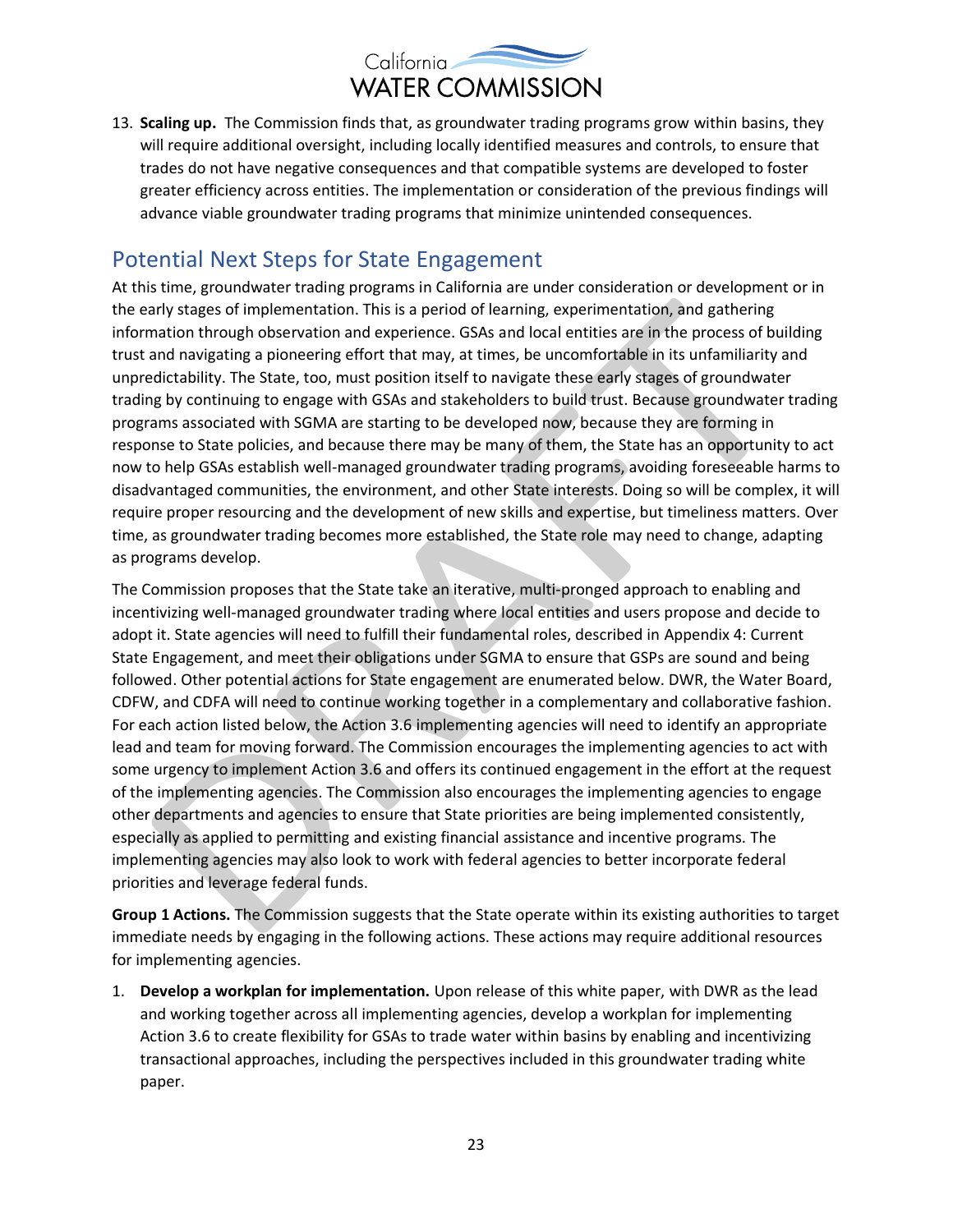

- 1.1. Consider creating an external advisory board with diverse representation to provide ongoing input on the State's workplan.
- 2. **Conduct SGMA related oversight.** Ensure that GSPs adequately address all groundwater uses and users when designing and implementing groundwater trading programs, if identified as a management action in an area's GSP.
- 3. **Convene stakeholders to share information.** Bring together GSAs, stakeholders, and experts on a regular basis, such as through an annual conference or quarterly forums, to share ideas, resources, and lessons learned with one another.
- 4. **Identify and assess resources for GSAs.** Engage GSAs in areas where trading programs may be developed in ongoing dialog about their resource requests and identify how implementing agencies can use technical and financial assistance to meet these requests while making sure that relevant, appropriate data and information are made available to the public. Some of the places where State resources could be deployed include:
	- Augmenting technology developments to optimize groundwater trading.
	- Providing an open-source water accounting platform with a scenario planning component that helps guide trading.
	- Providing statewide data sets to inform decision-making linked to designing trading programs.
	- Collecting and providing improved hydrogeologic data.
	- Providing information on different approaches to water measurement and a public forum for the discussion of water measurement standards.
	- Incentivizing the installation of meters and telemetric monitoring on wells in order to track water use.
	- Incentivizing and providing direct technical support for installing monitoring wells that will track impacts of trading programs.
	- Providing guidance or best management practices for data collection and measurement so that trading programs can be easily tracked and compared.
	- Supporting stakeholder engagement in trading programs by funding outreach to disadvantaged communities, environmental stakeholders and natural resource managers, and small- and medium-sized farm operators.
	- Offering facilitation services as needed to establish trading programs.
- 5. **Engage and support vulnerable users.** Engage community stakeholders, environmental stakeholders, small- and medium-size farm stakeholders, and GSAs in areas where trading programs may be developed to discuss how GSAs can identify stakeholders and how stakeholders can engage with GSAs on groundwater trading, and to develop processes at the State level for accepting, cataloging, and sharing feedback from stakeholders about their specific groundwater trading concerns.
	- 5.1. For community stakeholders, directly support community-based organizations and communities to promote engagement in the development of groundwater trading programs and ensure drinking water is a priority consideration, and work cross-programmatically to apply departmental Human Right to Water policies to groundwater trading outreach efforts.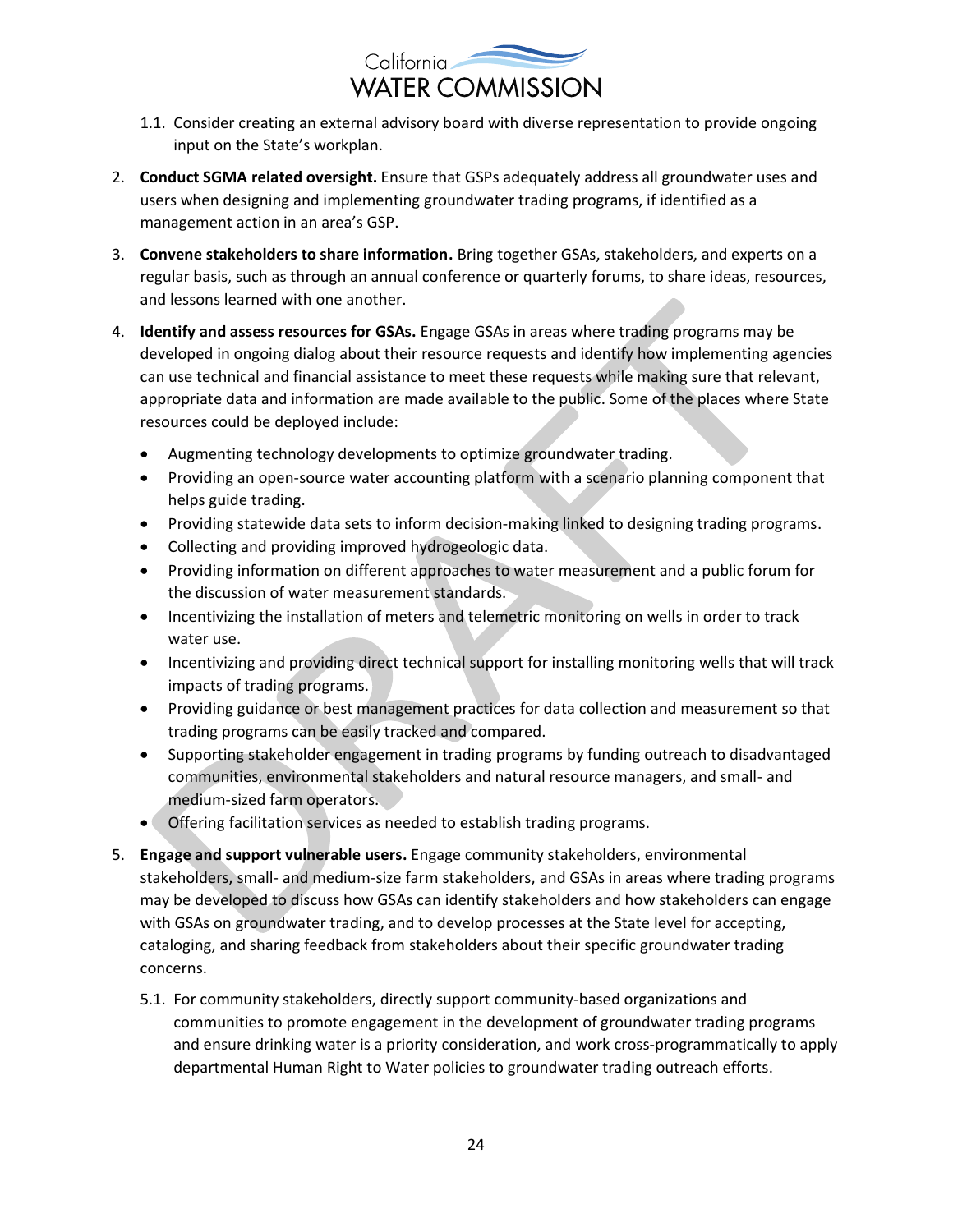

- 5.2. For environmental stakeholders, consider working with environmental groups and other stakeholders to clarify the potential impacts and benefits to wetlands and interconnected surface water from trading programs.
- 5.3. For small- and medium-sized farm stakeholders, directly support community‐based organizations and technical assistance providers who have existing relationships with farmers, particularly socially disadvantaged farmers and ranchers who could be more vulnerable in groundwater markets, to facilitate engagement in the development of groundwater trading programs and ensure that access to groundwater for small- and medium-sized farms is a priority consideration; work cross‐programmatically to apply the Farmer Equity Act to groundwater trading outreach efforts; provide informational services to the agricultural community and GSAs about available technical assistance and State and federal programs related to SGMA, drought, water-use efficiency, and soil health; and, in coordination with the U.S. Department of Agriculture National Agricultural Statistics Service, County Agricultural Commissions and Sealers, and UC Agriculture and Natural Resources, make available to GSAs the most recent U.S. Census of Agriculture data that provides information related to the number of farms by size and by value of sales for each county so that GSAs may consider this data and possible unique characteristics of a particular local agricultural economy when developing groundwater trading.
- 6. **Create digital resources and catalog available trading information**. Establish, populate, and promote the use of a website for sharing groundwater trading information that includes a repository of GSA- and stakeholder-identified resources as well as information available in GSPs and annual reports about SGMA-related groundwater trading programs. Consider creating a digital map to display where programs are being developed and the status of development using designations such as pre-development, design phase, testing phase, and implementation phase.
- 7. **Develop best management practices.** Using the list of characteristics of well-managed local groundwater trading (Finding 4), develop a best management practices guidance document for GSAs to use when establishing groundwater trading programs that includes guidance on data transparency that balances anonymity and private information. Consider providing guidance on common trading program attributes that will make it easier to trade across GSA and/or political boundaries, where such trades are appropriate and without triggering negative impacts.
- 8. **Incentivize well-managed groundwater trading.** Using the best management practices described above as a means of evaluating programs, create a funding program for GSAs that incentivizes wellmanaged groundwater trading that safeguards natural resources, small- and medium-sized farms, and disadvantaged communities.
- 9. **Evaluate incentives for wetlands**. Explore how to work within trading programs established by local GSAs to incentivize the provisioning of supplemental water for wetlands in areas where wetlands require groundwater in excess of their allocation.
- 10. **Support groundwater technical assistance programs for small- and medium-sized farm operators.**  Work with GSAs, UC Cooperative Extension, NGOs, and resource conservation districts to expand technical assistance programs and to create new opportunities to help small- and medium-sized farm operators access groundwater trading programs.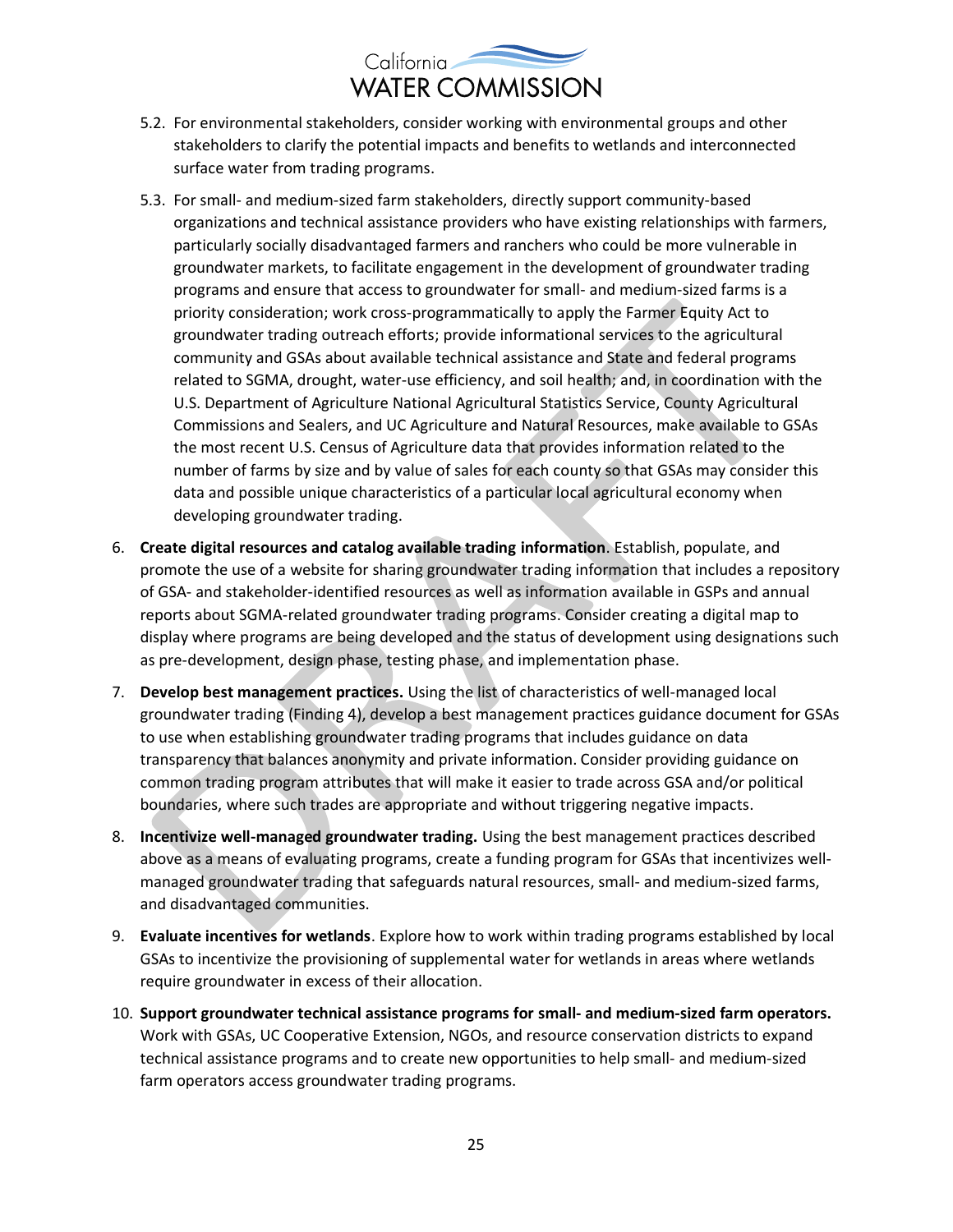

**Group 2 Actions.** The Commission suggests that the State monitor, evaluate, and report on groundwater trading efforts to identify additional ways in which the State can enable well-managed groundwater trading with protections for vulnerable water users. The actions suggested below will need to be reviewed and refined as trading programs are developed; however, it behooves the State not to delay until the issues these actions seek to remedy have intensified. The suggested actions stem from the public dialog hosted by the Commission. The Commission received significant public feedback stressing the need to formally incorporate equity issues into groundwater management in order to enforce outreach and engagement efforts or representative governance structures, and to hold entities accountable for the impacts of overpumping. The actions below may extend beyond the State's current authorities and implementation of these actions may require the State to be given new authorities by the Legislature. Expanded State authority is not likely to be universally welcome and should be pursued thoughtfully and with prudence.

- 11. **Examine existing authorities**. Examine existing State authorities to determine where the State may need new authorities to assist with the oversight of groundwater trading programs, including whether authority is needed for setting up an oversight mechanism to ensure programs are run openly and fairly, and that established rules are enforced.
- 12. **Create standard principles and rules**. Create standardized principles and rules related to the treatment of natural resources, small- and medium-sized farms, and disadvantaged communities and apply those principles and rules to trading programs. Consider using standardized principles and rules as criteria for reviewing GSP updates, as a requirement for securing financial and technical assistance from the State, and/or as the basis of a groundwater trading program certification process, akin to land trust accreditation.
- 13. **Create oversight mechanisms.** Develop a committee with stakeholder representation to advise the State on its review and oversight of local groundwater trading programs; request additional information about trading programs in annual reports and/or GSP updates sufficient to conduct an annual review of trading efforts to ensure that they are advancing the goal of sustainability and avoiding undesirable results; and establish a State process for reviewing programs that repeatedly violate standard principles or rules.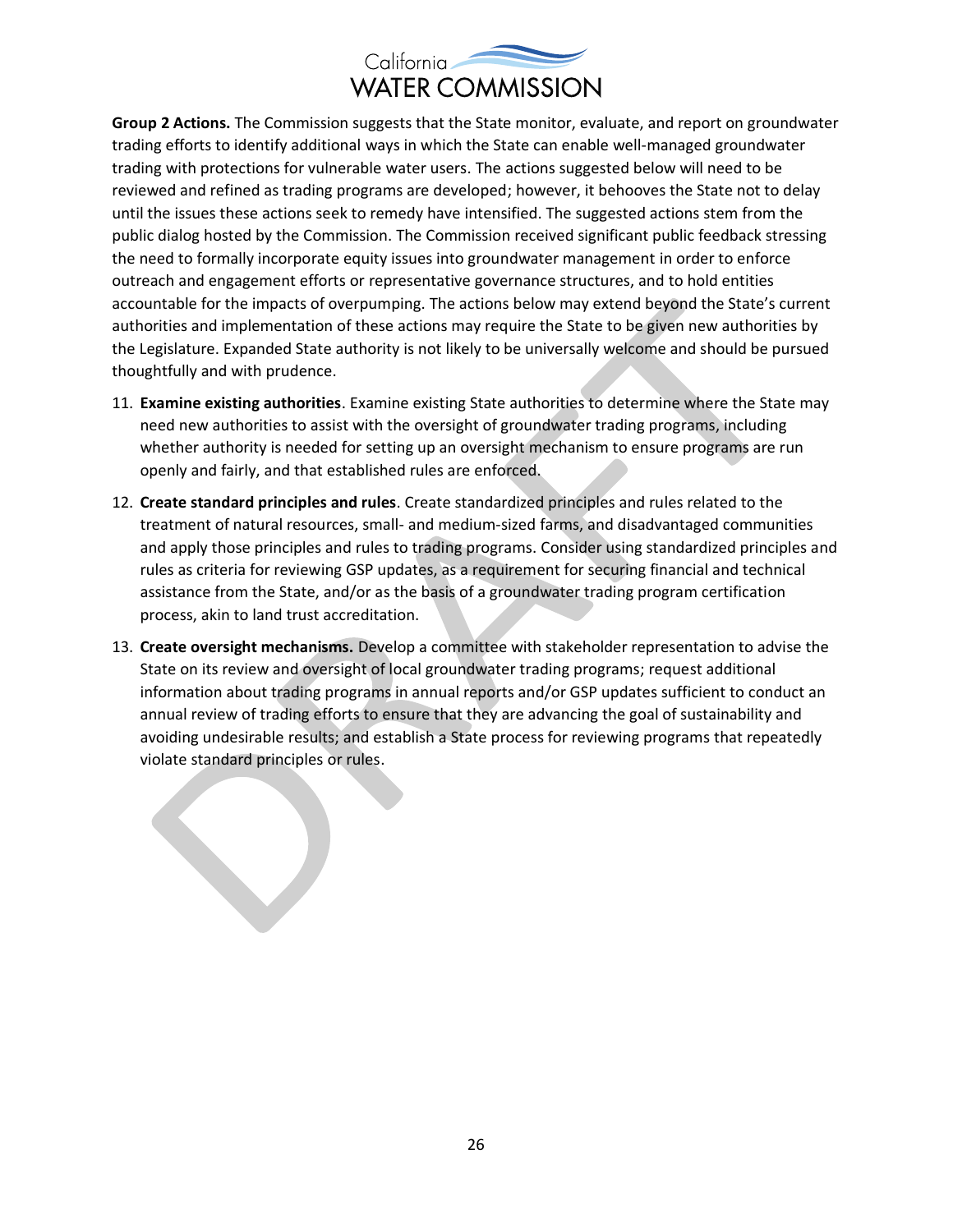

#### Appendix 1: Status of SGMA Groundwater Trading Programs in California

Currently, California is home to several nascent groundwater trading programs linked to SGMA. The most established is the Fox Canyon groundwater market, located in the Oxnard Basin in Ventura County. Fox Canyon began trading in 2020 and was the first groundwater trading program to begin trading under SGMA. Under the Fox Canyon GSP, both urban and agricultural water users receive an allocation, with approximately 60% going to agriculture and 40% going to urban users. Agricultural producers in the Oxnard basin are largely groundwater dependent and groundwater itself is in short supply: The basin is critically-overdrafted and growers face pumping cuts of at least 40 percent to bring their basin into sustainable conditions under SGMA. Growers in the basin called for the development of the program and were integral to developing groundwater allocations and market rules during the design phase. Urban and environmental stakeholders also participated in the process. The design of the Fox Canyon program was stakeholder-driven, facilitated by a non-profit third party, and authorized via ordinances passed by the GSA. Groundwater flows within the basin are well understood. The Fox Canyon groundwater market is an anonymous market that features algorithmic matching and a third-party exchange administrator, a design intended to thwart market power concerns by protecting participants' identities. Transfers of allocations are pre-approved by the GSA, conditional on the rules of the market, which reduces uncertainty and transaction costs. The program features special management areas with directional trading rules put in place to limit increased pumping in areas at risk of seawater intrusion and declining water levels. Initially, the program limited trading to agricultural water users, but the GSA will soon consider allowing municipal users to participate as well. All program participants are required to have meters on their wells with telemetric monitoring. The market is reviewed yearly by the GSA and requires annual reauthorization, allowing for the regular evaluation of its functionality and impacts, and allowing for changes to its design.

The Eastern Tule GSA, located in the Tule subbasin in Tulare County, established groundwater allocations in 2021 and allows landowners to transfer their allocations so long as they are in good standing with the GSA. Eastern Tule is home to many agricultural and domestic users who are not supplied by a water district and do not have access to surface water; many landowners are not irrigating and are presumed by the GSA to have dormant groundwater rights. While there are some large agricultural operations, the area also includes small and medium-sized operations; water use can vary from heavy to very light or domestic use only. Agricultural landowners receive a groundwater allocation from the GSA and may participate in the Eastern Tule trading program. Pumpers must arrange for trades themselves, using a bulletin board within their landowner account software that allows parties to specify if they are looking to sell or purchase groundwater allocations. This initial bulletin board does not include GSA management of actual trades, nor does it require disclosure of purchase amounts: All transactions remain anonymous throughout the process. Once a trade is negotiated, the pumpers submit a form to the GSA and the GSA then reviews the trade for approval. Pumpers located outside of a water district are likely to be buyers of groundwater allocations, while sellers are likely to be those with access to surface water or who have large operations that they are not irrigating. Eastern Tule measures groundwater pumping using remote sensing and evapotranspiration calculations and allows for a carryover period of five years (meaning unused groundwater allocations created in one year can be stored and used or traded for up to five years). Flows within the basin are fairly well understood and understanding is increasing as the GSA expands its groundwater monitoring. Eastern Tule GSA is monitoring the impacts of its program on subsidence levels around the Friant-Kern Canal and on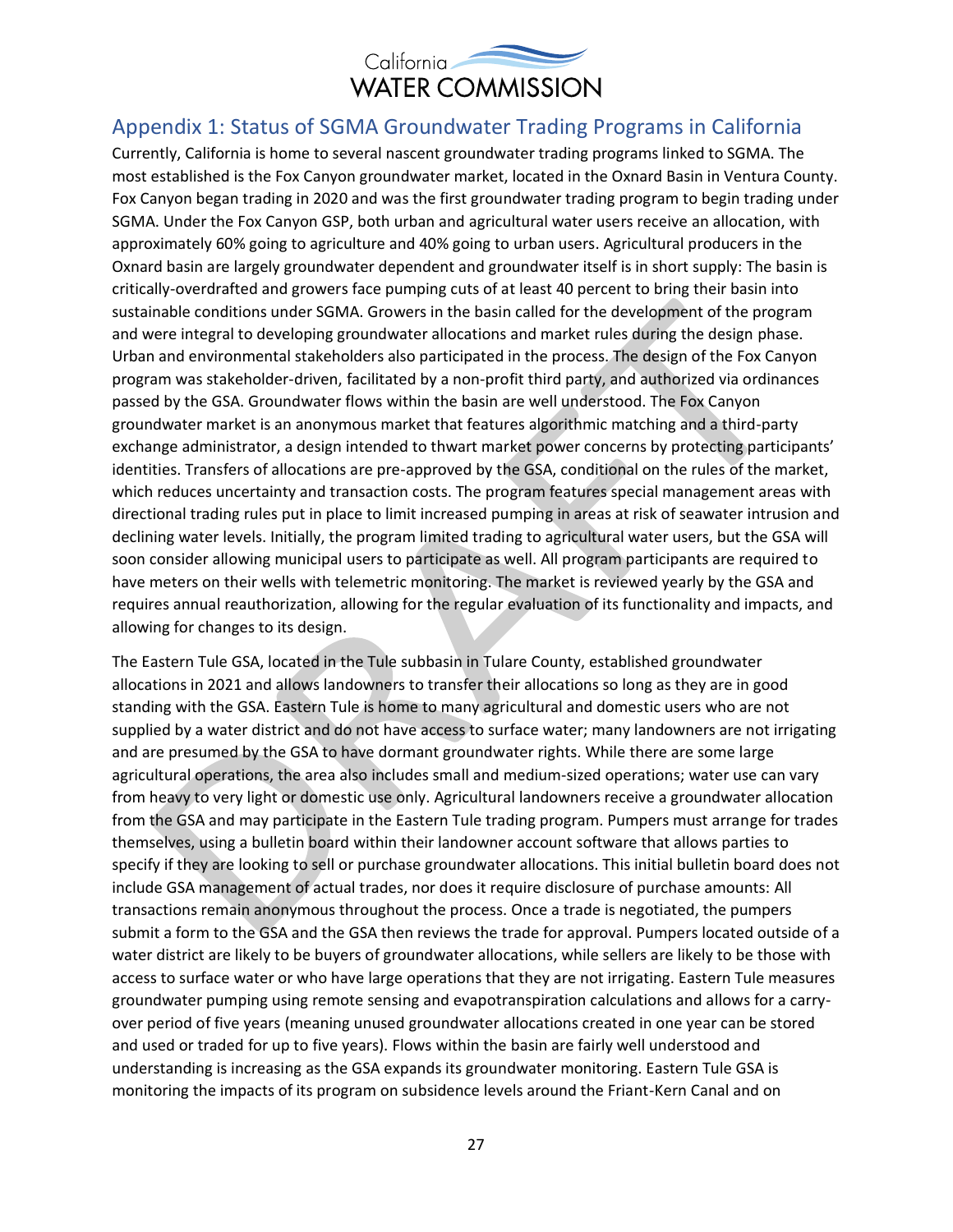groundwater wells in the nearby disadvantaged community of Ducor and will impose rules to restrict pumping in these areas should additional impacts occur. Ducor is represented by a County Supervisor on the GSA Board and a Ducor Community Services District (CSD) Board Member on the stakeholder committee. The General Manager of the GSA will occasionally attend Ducor CSD Board Meetings to provide updates or serve as a resource. An independent consultant designed the trading program.

The Lower Tule and Pixley GSAs, also located in the Tule subbasin in Tulare County, have implemented a trading program similar to the Eastern Tule program and expect that trades will occur across GSAs within the Tule subbasin. Use of the same groundwater accounting platform in the three GSAs will make this easier. Land ownership within the GSAs is not concentrated. The area is home to many landowners, with the largest owning only a small percentage of the agency's lands. Groundwater is used predominantly by agriculture and these water users all have similar water rights and water needs because the GSA boundaries match with the water district boundaries. By 2040, the GSAs need to reduce groundwater use by approximately one acre-foot per acre per year. Groundwater flows are fairly well understood; the GSA's flow model is improving with time and additional data. This area is home to disadvantaged communities whose needs are well known; the communities are incorporated into the GSP through a memorandum of understanding. The GSAs designed the policies and programs that allow groundwater users to trade allocations.

In Madera County, the county GSA, which represents those landowners not covered by another GSA, worked with other GSAs in the county to solicit stakeholder input to create a water trading program framework and then, in 2021, to run a simulation of the program. Approximately 60 people registered for the simulation, with 30 participating regularly. The simulation did not yield many trades. Because 95 to 97 percent of water use in Madera County serves agricultural demand, trading could increase as allocations decrease. The Madera County GSA anticipates agricultural demand reduction between 30 to 50 percent in the Madera, Chowchilla, and Delta-Mendota subbasins. The biggest challenge to the process came from landowners who had not recently pumped groundwater and were not given an allocation but felt they should receive a groundwater allocation based on their land ownership in the basin. Instead, groundwater allocations were divided equally among existing beneficial groundwater users. Another consideration centered around the ability to move allocations among parcels with the same owner or manager. As a tool for flexibility, Madera County GSA included multi-parcel farm units that allow owners and managers within the same hydrogeologic zone to move an allocation among multiple parcels that they own or manage. Residential water users have been heavily involved in the Madera County GSA and receive regular updates at monthly meetings held around the county; their needs have been articulated and will be incorporated into the design of the trading program. An independent consultant designed the trading program simulation and received input at three large, public meetings that included irrigated agricultural users, ranchers who do not irrigate, homeowners who do not farm, and disadvantaged community advocacy groups. This work is being funded, in part, by a grant from the U.S. Bureau of Reclamation.

The Kaweah subbasin, in Tulare County, is currently conducting a stakeholder-informed process that is projected to produce a water marketing strategy framework by 2022. The Kaweah subbasin is a mixed agricultural landscape with large urban areas, several small, disadvantaged communities, and rural homes, and has calculated that it is in overdraft of approximately 80,000 acre-feet annually on average. With the recent drought conditions, this number may be higher. Those without access to surface water will likely be interested in buying groundwater allocations. Beneficial users in the basin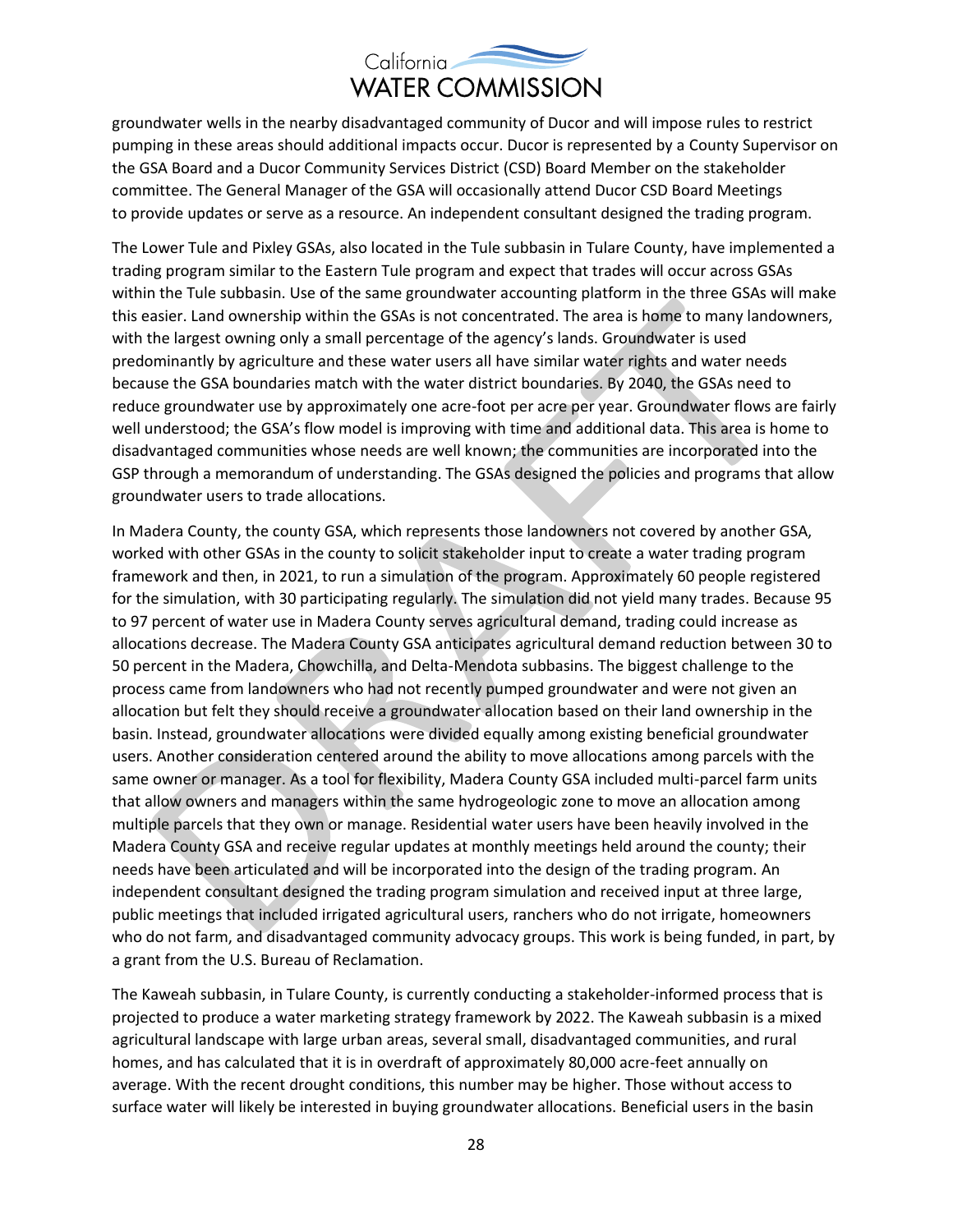

have a representative seat at the table for discussions and decisions. Meetings are held regularly to share information and solicit public input. An advisory committee, called the Kaweah Subbasin Water Marketing Strategy Committee, made up of 11 members representing all beneficial users (agriculture, environmental stakeholders, disadvantaged communities, urban water users, industrial users, and the GSAs in the subbasin), serves as a workgroup for the development of the trading program. The member GSAs receive regular updates on the progress of the Water Marketing Strategy Committee from GSA representatives that participate on the committee. The Kaweah subbasin committee has discussed ideas like confining trading to those who own land in the Kaweah subbasin and imposing restrictions on trading around disadvantaged communities to protect shallow drinking water wells. Local GSAs are continuing to explore the needs of the communities and resources within the subbasin. The development of the trading program is being supported by a consultant. This work is being funded, in part, by a grant from the U.S. Bureau of Reclamation.

The McMullin Area GSA, located in the Kings subbasin in Fresno County, is dominated by agriculture, 75 percent of which is permanent crops. Ninety-five percent of agricultural production is utilizing groundwater as its only source of water. Users will need to reduce groundwater use by three-quarters of an acre-foot per acre to achieve sustainability. Subsurface flows within the basin are well understood. The McMullin Area GSA is considering developing a groundwater trading program based on per-acre groundwater allocations where pumping is tracked using meters and telemetric monitoring. The GSA is working to install meters. Allocations will be voluntary at first and will be monitored to see if pumping reductions are being successfully implemented. It may take 10 years to get to a firm allocation. Landowners may test a trading program while allocations are still voluntary. The GSA is considering starting with the ability to carry over water for one year with pumpers arranging for trades themselves, although there is potential to move to using a platform that matches sellers and buyers. The McMullin Area GSA anticipates that all landowners are likely participants in the program. The GSA has formed a stakeholder advisory group and is planning to convene an ad hoc group of stakeholders to assist with developing the trading program. The group will advise on the development of local groundwater trading rules, regulations, and methodologies. The GSA works with a data management company for collecting and maintaining its data for multiple purposes and expects that this company will serve the function of the trading platform.

The Rosedale-Rio Bravo Water Storage District (District) has established the Rosedale-Rio Bravo Management Area (RRBMA), which is included in the Kern GSA, located in the Kern County subbasin in Kern County. The RRBMA contains 25,000 acres of land in production in farms of varying sizes. Beginning in 2018, the District and Environmental Defense Fund collaborated to co-create an open-source Water Accounting and Trading Platform designed to facilitate effective accounting and management of available water resources in a user-friendly format. Iterative workshops with landowners and water managers informed development and refinement of the platform. The accounting section of the platform was launched in March 2020. The trading module has not been launched to date because the District is working to build a strong foundation of sustainable groundwater management before pursuing a water trading program, although the District anticipates that a water trading program could be a future tool for landowners to manage their water supplies. District stakeholders are engaged through bimonthly meetings.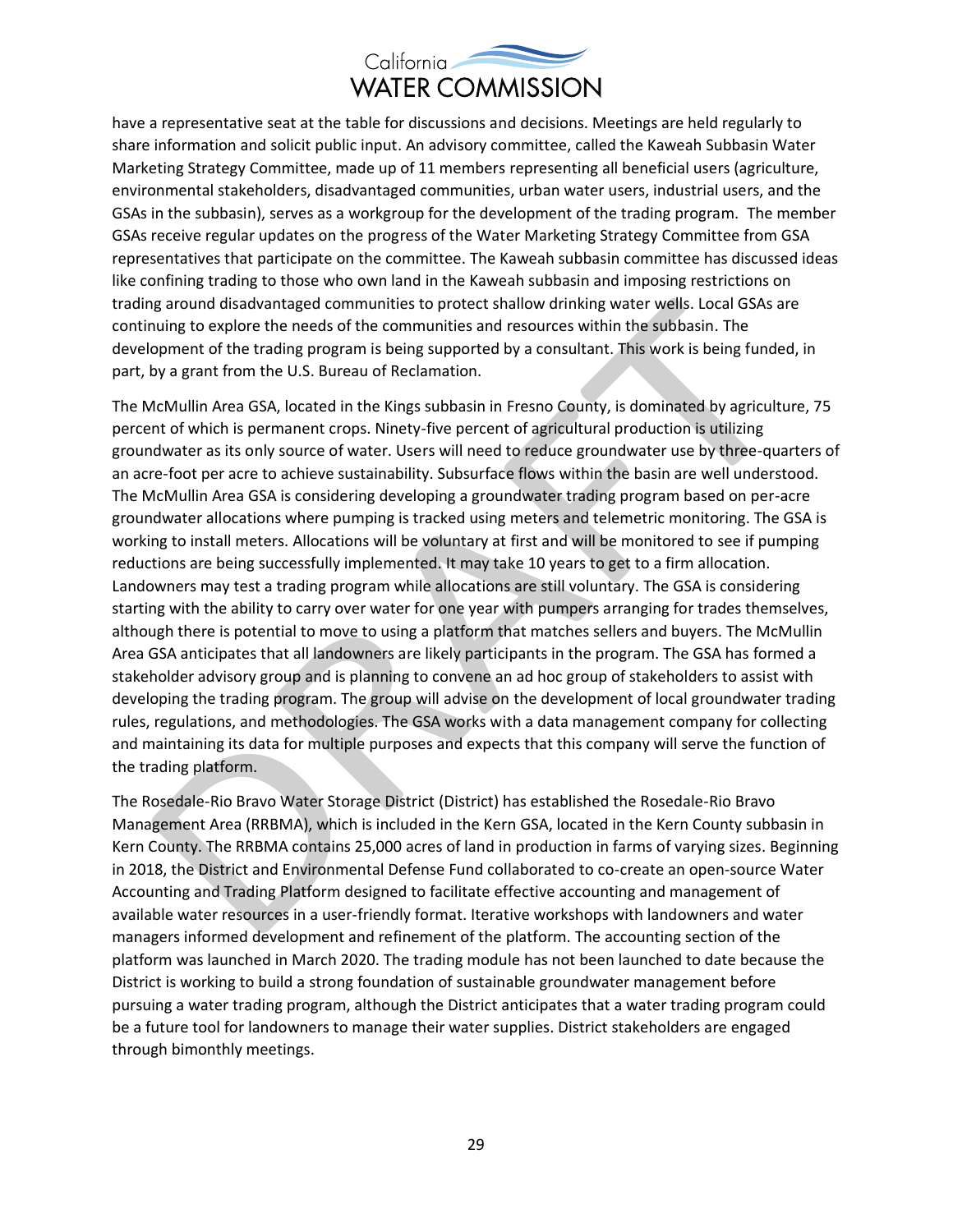

### Appendix 2: The Commission's Role and Approach

The Commission has led a thorough and inclusive public dialog, described below, to frame State considerations around how to shape and support well-managed groundwater trading programs. The Commission acknowledges the complexity of groundwater trading. It takes time and resources to develop and implement a trading program that advances sustainable groundwater management, avoids undesirable results, and does not create negative impacts, because the foundation to such a program requires building trust, collecting information, utilizing accurate groundwater data, and evaluating alternatives and trade-offs. Considering how groundwater trading programs will interact with surface water use and trading, groundwater substitution, banking, and recharge, and how they will affect land use increases the complexity of this topic. These considerations will need to be taken up by GSAs and local stakeholders who are designing and implementing markets. For this endeavor, the Commission has focused its discussions on groundwater trading using the topics specified in the Water Resilience Portfolio: a State role in supporting in-basin trading that protects vulnerable users. Transboundary transactions – trading between two groundwater basins or basin-to-basin trading – were not considered. Additionally, the scope of the Commission's discussions covers groundwater, but not surface water stored underground, which is subject to Water Board permitting authority.

**Step 1: Frame the Issue.** To better understand the issues at play, Commission staff conducted interviews with small groups of stakeholders, spoke with out-of-state representatives about their groundwater trading efforts, and invited expert panels to address the Commission at its standing meetings. Staff organized 13 small group discussions with academics, agriculture representatives, associations, community-based organizations and community leaders, federal government representatives and wetland managers, environmental groups, northern GSAs, San Joaquin Valley GSAs and representatives, Central Coast GSAs, Tribal members, and economists. These discussions explored the status of groundwater trading; the bookends that should be placed on groundwater trading to protect communities, the environment, and small- to medium-sized farm operators; and perspectives about the State's role in groundwater trading to safeguard vulnerable water users. To gain an understanding of lessons learned about groundwater management and trading strategies outside of California, staff met with 22 people from Arizona, Colorado, Florida, Nebraska, Texas, and Australia (See Appendix 5: Synthesis of Out-of-State Conversations). Syntheses of small group and out-of-state discussions were brought to the public at the following Commission meetings:

- [Groundwater Trading: Small Group Discussion Synthesis -](https://cwc.ca.gov/Meetings/All-Meetings/2021/Meeting-of-the-California-Water-Commission-Sept-14-2021) September 2021, Item 12
- [Groundwater Trading: Overview of Out-of-State Discussions and Emerging Themes -](https://cwc.ca.gov/Meetings/All-Meetings/2021/Meeting-of-the-California-Water-Commission-Oct-20-2021) October [2021, Item 11](https://cwc.ca.gov/Meetings/All-Meetings/2021/Meeting-of-the-California-Water-Commission-Oct-20-2021)

The Commission hosted the following expert panels and presentations at its monthly meetings:

- [Water Trading: Panel Discussion on Markets and Groundwater Trading -](https://cwc.ca.gov/Meetings/All-Meetings/2021/Meeting-of-the-California-Water-Commission-June-16-2021) June 2021, Item 13
- [Groundwater Trading: Presentation on Groundwater Rights Law -](https://cwc.ca.gov/Meetings/All-Meetings/2021/Meeting-of-the-California-Water-Commission-July-21-2021) July 2021, Item 10
- [Groundwater Trading: Panel Discussion on Exploring Groundwater Trading -](https://cwc.ca.gov/Meetings/All-Meetings/2021/Meeting-of-the-California-Water-Commission-Aug-18-2021) August 2021, Item [12](https://cwc.ca.gov/Meetings/All-Meetings/2021/Meeting-of-the-California-Water-Commission-Aug-18-2021)
- [Groundwater Trading: Panel Discussion on the Future of Groundwater Trading -](https://cwc.ca.gov/Meetings/All-Meetings/2021/Meeting-of-the-California-Water-Commission-Sept-14-2021) September [2021, Item 13](https://cwc.ca.gov/Meetings/All-Meetings/2021/Meeting-of-the-California-Water-Commission-Sept-14-2021)

**Step 2: Hold Public Discussions.** To further explore the information gathered in Step 1, Commission staff conducted localized outreach by attending stakeholder meetings; the Commission also hosted public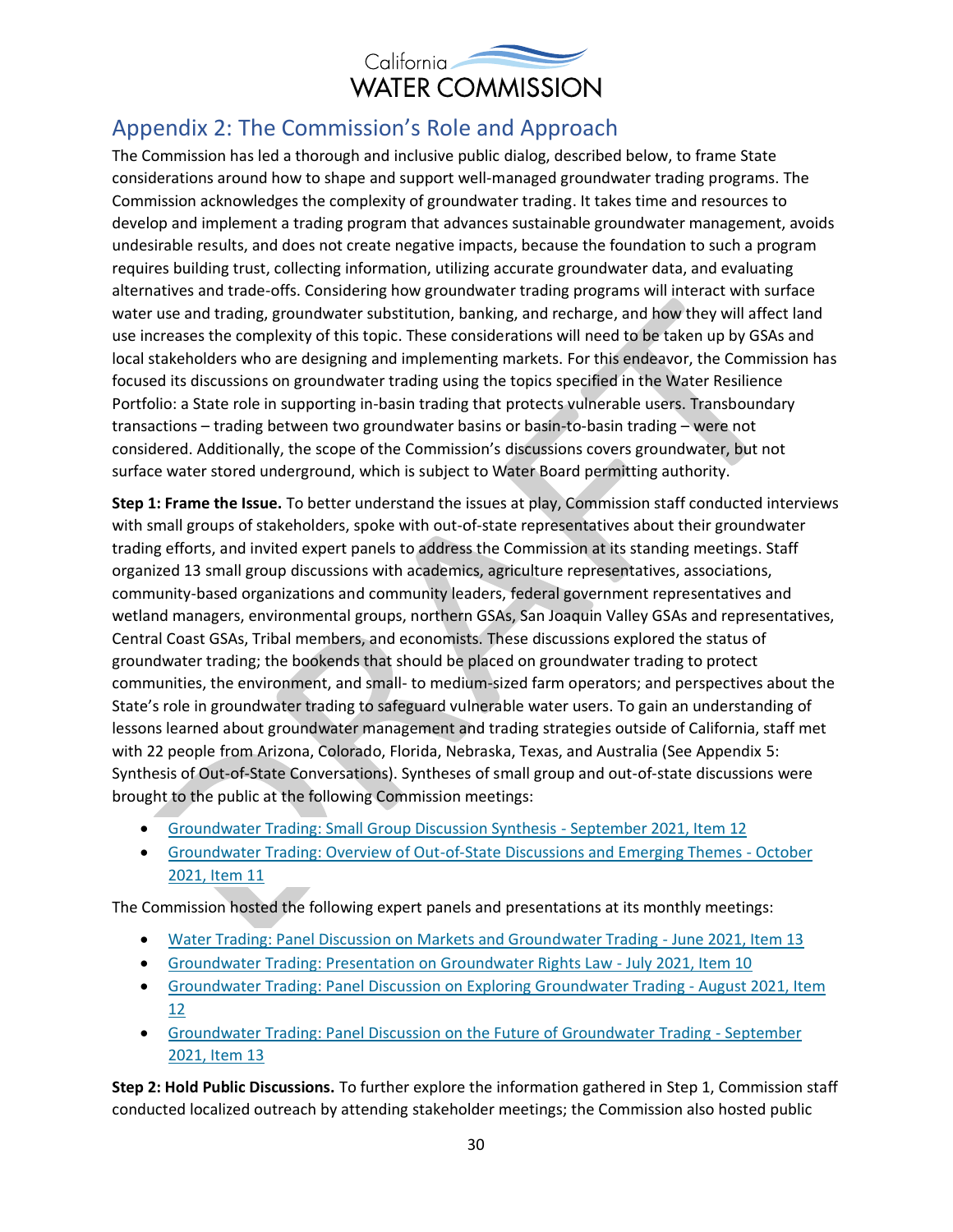

workshops, and collected information via an online survey. By holding these public discussions, the Commission sought to collect feedback from diverse participants about how groundwater trading could impact or benefit them and to gather information and test assumptions around opportunities and concerns; potential impacts to ecosystems, farms, and communities; and a State role in enabling groundwater trading with safeguards for vulnerable users. Commission staff made 14 presentations to stakeholder groups, including GSAs, habitat managers, farmers, county representatives, environmental and community nonprofit organizations, and community members. The Commission hosted two online public workshops, presented via Zoom. A total of 229 participants attended the workshops. The workbook used for the workshops is posted on the Commission's website: [https://cwc.ca.gov/-](https://cwc.ca.gov/-/media/CWC-Website/Files/Documents/2021/GWTrading_Workbook_FINAL.pdf) [/media/CWC-Website/Files/Documents/2021/GWTrading\\_Workbook\\_FINAL.pdf.](https://cwc.ca.gov/-/media/CWC-Website/Files/Documents/2021/GWTrading_Workbook_FINAL.pdf) Recordings for all workshops are posted to the Commission's website: [https://www.water-ca.com/ground-water-trading](https://www.water-ca.com/ground-water-trading-workshops.html)[workshops.html.](https://www.water-ca.com/ground-water-trading-workshops.html) Results of the Commission's survey are discussed in Appendix 6: Stakeholder Survey. A discussion of workshop and survey results was brought to the public at the following Commission meeting:

#### • [Groundwater Trading: Workshop Results -](https://cwc.ca.gov/Meetings/All-Meetings/2021/Meeting-of-the-California-Water-Commission-Nov-17-2021) November 2021, Item 9

Throughout this process, Commission staff worked closely with a stakeholder advisory group to inform its approach and guide its discussions (see Appendix 7: Groundwater Trading Stakeholder Advisory Group Members). Commission staff also met regularly with representatives from the implementing agencies to share information and to keep them apprised of the status of the Commission's work.

Drawing on its public discussions, the Commission developed this white paper to guide the continued work on Action 3.6 by DWR, the Water Board, CDFW, and CDFA. The white paper includes a set of findings around how to shape well-managed groundwater trading programs with appropriate safeguards for natural resources, small- and medium-sized farms, and disadvantaged communities, and addresses what role the State could play in supporting groundwater trading.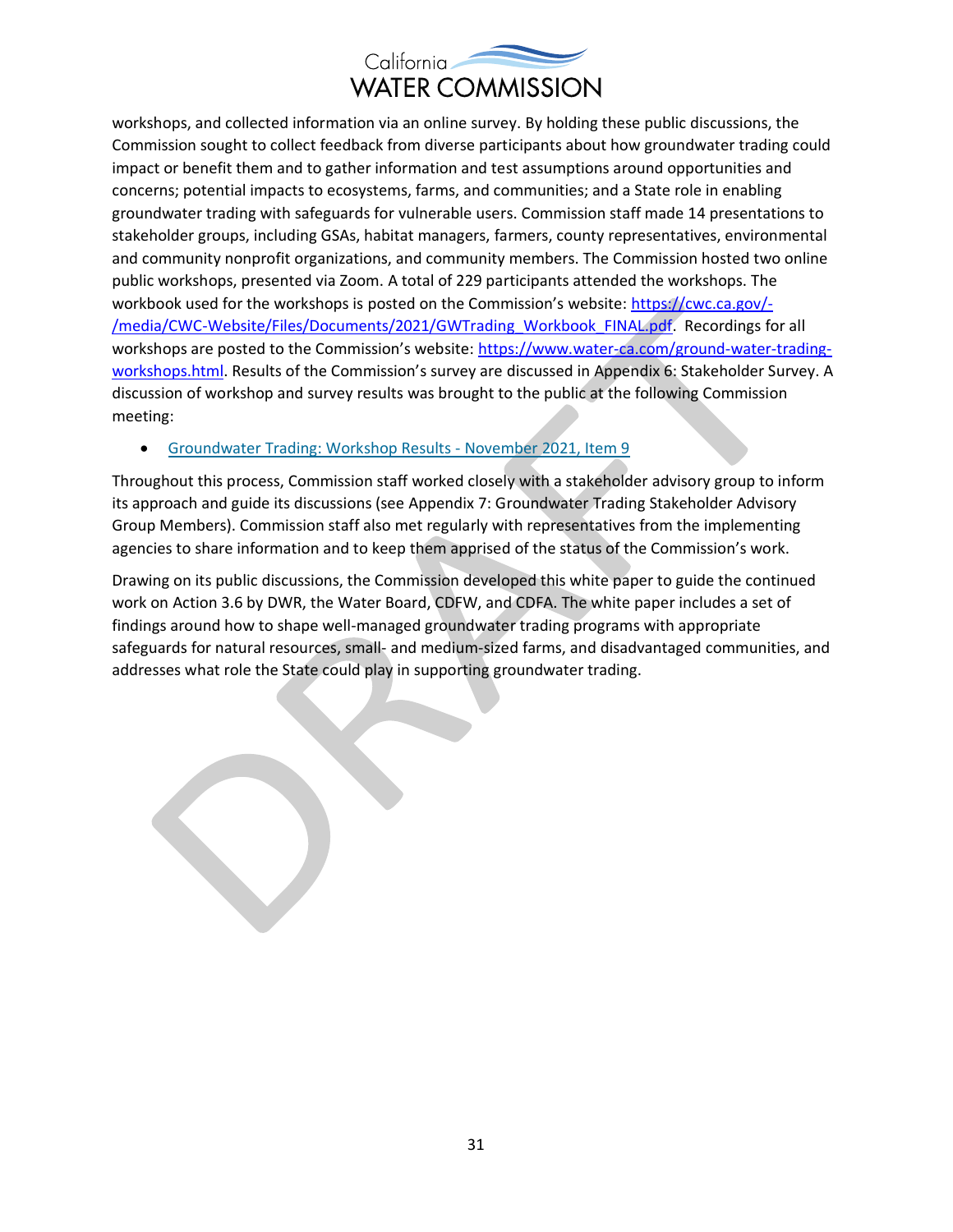

## Appendix 3: Allocations

Groundwater allocations are particularly important to groundwater trading. Without groundwater allocations, trading has no basis: allocations provide a limit on the amount of groundwater that can be pumped by an individual user and a consistent unit to trade. For this reason, establishing allocations is a necessary precursor to developing a groundwater trading program. If groundwater is allocated thoughtfully and inclusively, it can support trading that does not undermine a community's access to safe, clean, affordable water adequate for human consumption, cooking, and sanitary purposes, and does not overlook groundwater-dependent ecosystems and smaller farms. In particular, GSAs will need to consider how allocations to community water systems will ensure and support the Human Right to Water.

Because allocations are critical to groundwater trading, the topic of allocations came up repeatedly in the Commission's conversations with experts and stakeholders. Some stakeholders and some GSAs in the process of developing groundwater trading programs expressed a desire for more information to help with the complex process of determining allocations. These parties suggested that there would be some value in the State convening GSAs, stakeholders, and experts to discuss issues related to water rights and to groundwater allocations and that it would be helpful to share information about which allocations methods are being pursued and under which situation a particular allocation method may be a good practice.

While allocations are relevant to groundwater trading, the specifics of allocations, complex water rights issues, and other matters will depend on the area and uniquely complex issues relevant to each local setting. Further, the creation and modification of allocations is complicated and involves the potential for litigation that could lead to adjudications or intervention into groundwater management by the Water Board. SGMA—by its express terms—does not represent any final determination of the underlying groundwater rights in the basin. GSAs have no authority to determine water rights. Allocations may, for good reason, take water rights into account, but do not have to follow groundwater rights precisely. Short of an adjudication, GSAs and stakeholders cannot know what individuals' groundwater rights are. Further, no groundwater adjudication to date has precisely followed an individualized determination of water rights based on the legal principles governing groundwater rights. Most groundwater rights are overlying rights, which are not fixed but change as relative need changes. An overlying right holder can divert more as its reasonable needs increase, assuming there is enough water for all overlying needs. If there is not enough water, then each overlying right holder's right is reduced as necessary to meet the reasonable needs of the others. Other considerations, including claims of prescription, further complicate allocations. Even if allocations approximate water rights, they should not be thought of as water rights but instead be thought of as a regulatory overlay.

Below, the Commission captures some of the ways in which allocations may be designed to protect vulnerable water users. This information is based on the feedback the Commission received; the list is not exhaustive. GSAs will need to determine allocation methods based on local conditions and in line with their authority.

• GSAs could create special rules appropriate for local conditions for disadvantaged communities, small- and medium-sized farms, and environmental water uses, allowing these users to pump all or some proportionately tiered amount they need to be viable.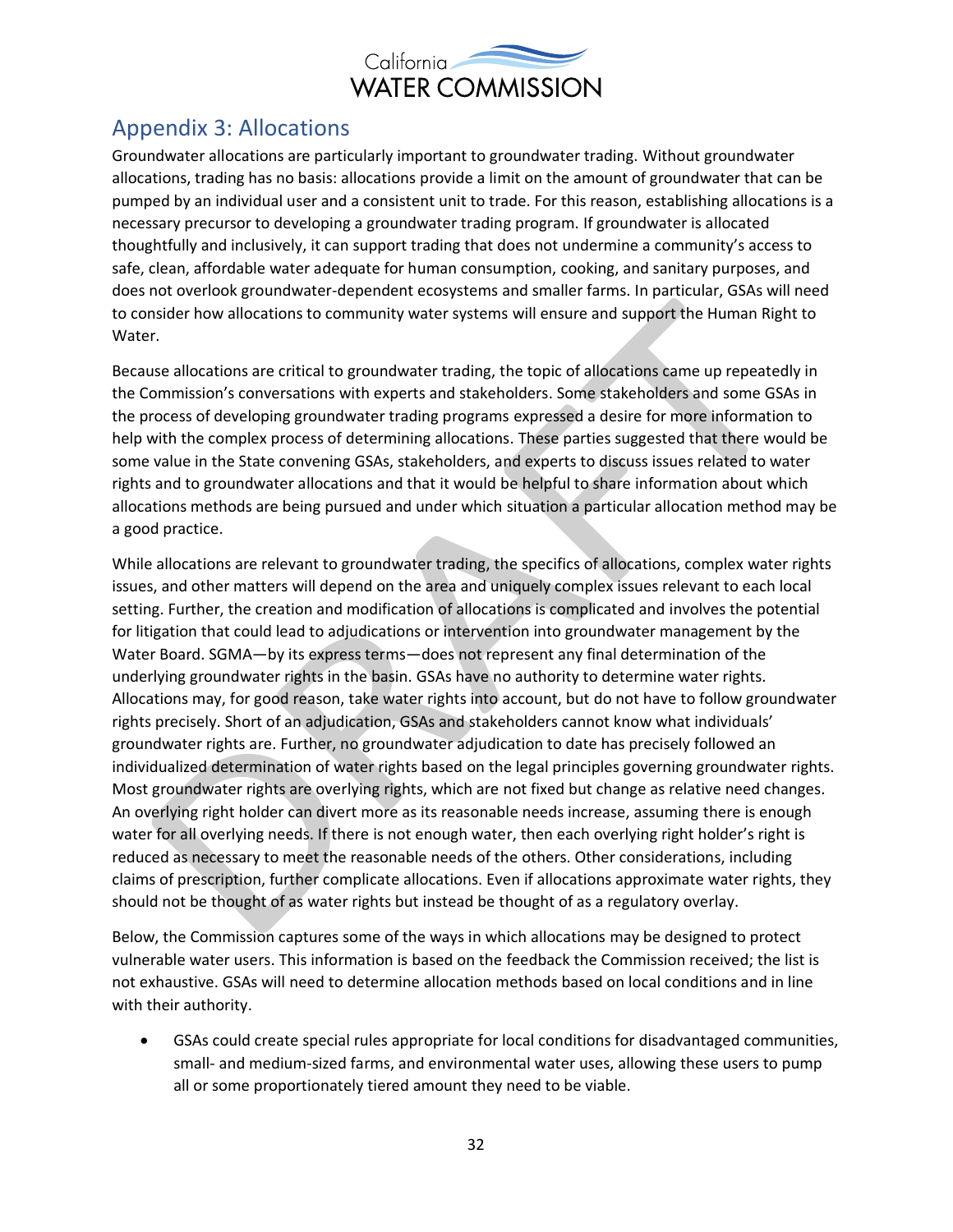

- GSAs could create a progressive allocation system that permits less pumping on larger landholdings (e.g., three acre-feet per acre on the first 100 acres and then a gradually reduced allocation for every 100 or more acres thereafter);
- GSAs could create a tiered system to protect one or more beneficial use that specifies that a certain portion of an allocation can only be used for agricultural purposes, for example, or another protected beneficial use, thereafter placing no restriction on the remainder of the allocation, which could be used for any other beneficial use (for example, municipal use); or
- GSAs could create carry-over rules allowing groundwater users to hold onto unused allocations for more than a single year, promoting conservation and flexibility.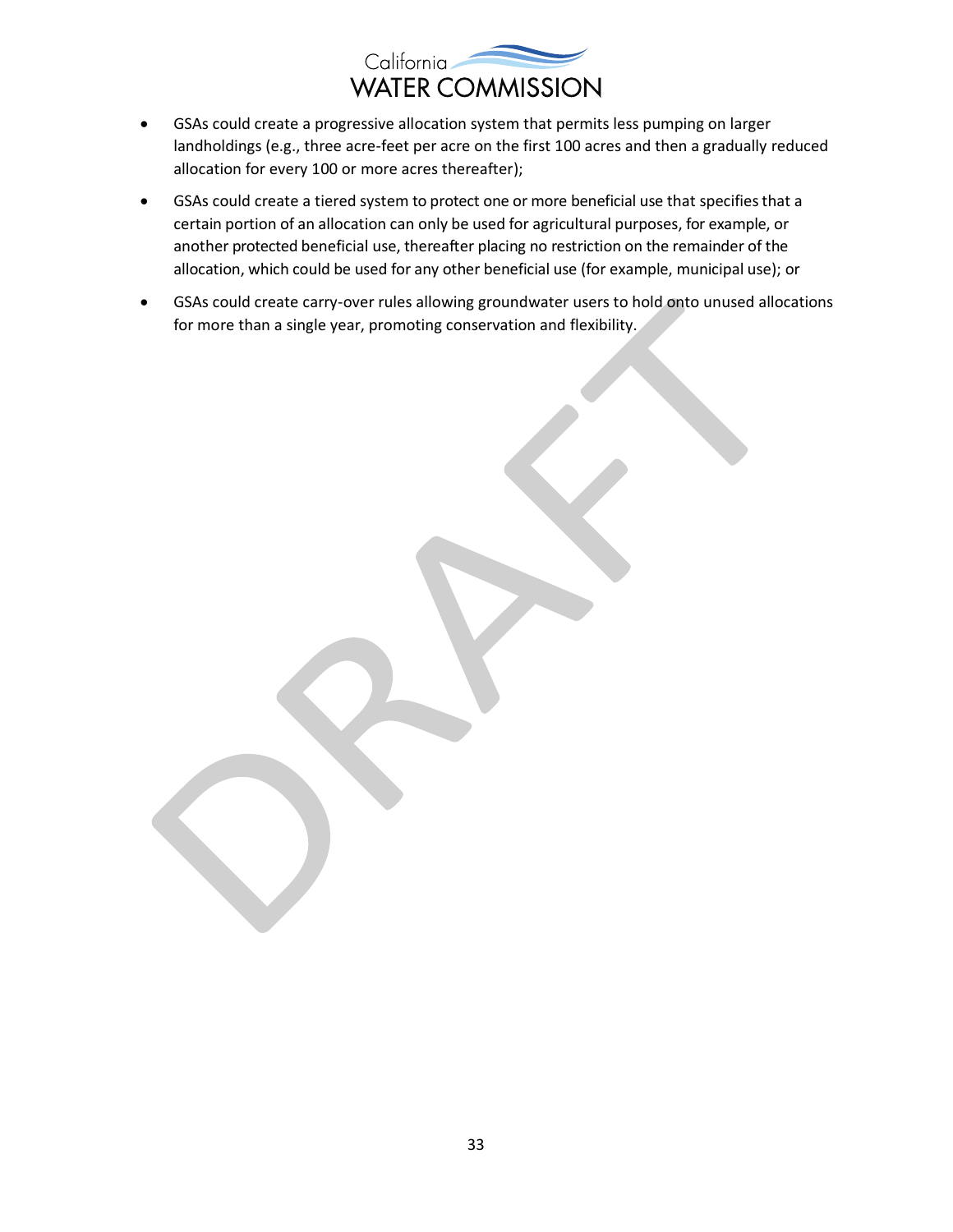

### Appendix 4: Current State Engagement

Defining how the implementing agencies are already engaged in SGMA and other groundwater-related efforts – as well as how other authorities, policies, and programs may relate to groundwater trading – provides context for understanding potential State engagement on groundwater trading, specifically. While the implementing agencies of Water Resilience Portfolio Action 3.6 are already active in supporting SGMA implementation, SGMA legislation only describes a specific oversight role for DWR and specific triggers for the Water Board's enforcement actions. Per California Water Code section 10720.1(h), one of the primary goals of SGMA is to "manage groundwater basins through the actions of local government agencies to the greatest extent feasible, while minimizing state intervention to only when necessary to ensure that local agencies manage groundwater in a sustainable manner." Aligned with the intent of SGMA, groundwater trading, as noted above, is a local, voluntary action selected, designed, and implemented by GSAs and other water rights holders.

**Department of Water Resources (DWR).** The Department of Water Resources has two primary roles in SGMA: regulator and provider of assistance. DWR's major regulatory oversight role is to review and assess GSP compliance at the basin or subbasin level and work with GSAs to revise their GSPs where there are deficiencies. GSAs must prepare and submit GSPs for review and assessment by DWR at least every five years beginning in 2020 for critically overdrafted basins and 2022 for all other high- or medium-priority basins. DWR is required to make local GSPs publicly available through the DWR SGMA Portal<sup>5</sup>. GSPs deemed unacceptable by DWR will result in Water Board intervention until the GSA adequately addresses the deficiencies found in the GSP and the Water Board returns control to the local GSAs. While DWR does not oversee the implementation of actions within a GSP, DWR assesses whether GSPs consider all groundwater uses and users when addressing and avoiding undesirable results, among other regulatory criteria. DWR incorporated the state's Human Right to Water policy into its GSP Regulations as part of the General Principles section (California Code of Regulations section 350.4(g)), making an early decision to incorporate the human right to water as a central principle<sup>6</sup>. For those GSPs that include groundwater trading programs as a management action, DWR will assess whether the program appears reasonable and feasible as described in the GSP and whether it will help achieve the basin's sustainability goal.

In addition to GSP oversight, DWR offers technical, planning, and financial assistance programs to support and guide GSAs toward reaching their sustainability goals. The technical assistance program provides various groundwater-related technical data, modeling, and tools to help GSAs in addressing undesirable results during the development and implementation of their GSPs. Financial assistance provides planning and implementation grants that support GSP development and local projects or programs, and planning assistance includes facilitation and written translations services to assist with stakeholder engagement. These resources could help with starting a new groundwater trading program.

**State Water Resources Control Board (Water Board).** The State Water Resources Control Board serves as a SGMA backstop and enforcement agency. If DWR determines that GSAs are not sustainably managing their basin, the Water Board can step in to manage the basin in a process called "State

<sup>5</sup> Link: [SGMA Groundwater Management \(SGMA\) Portal -](https://sgma.water.ca.gov/portal/) Department of Water Resources (ca.gov).

<sup>6</sup> In April of 2021, DWR codified in the Department Administrative Manual a Human Right to Water policy that guides departmental operations, projects, and programs (section 1100.01). Link: <https://water.ca.gov/Programs/All-Programs/Human-Right-to-Water>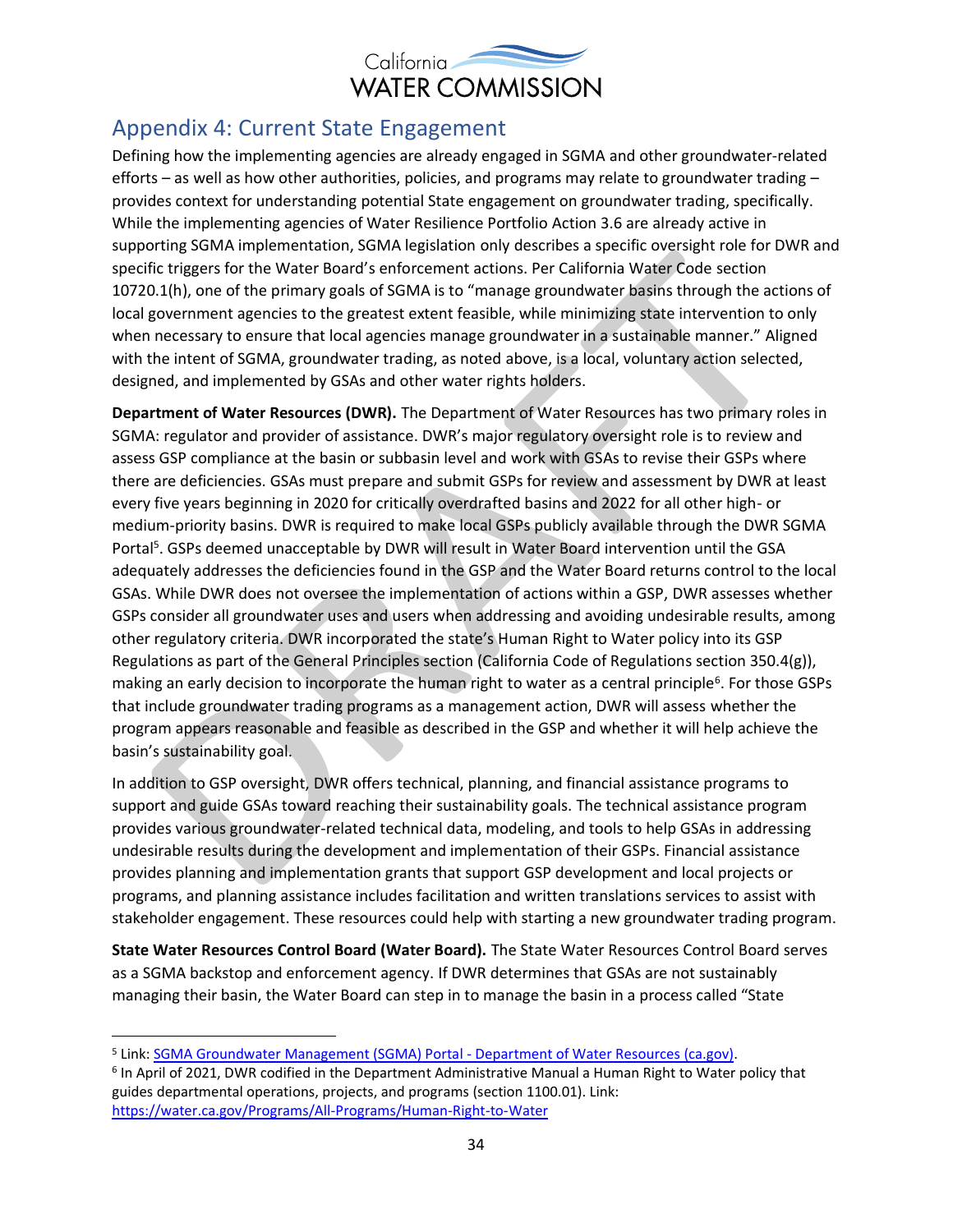

intervention." Lack of plans, lack of coordination, inadequate plans, or inadequate implementation can trigger the State intervention process. After a triggering condition, the Water Board may designate a basin probationary after providing notice and holding a public hearing. Once a basin has been designated probationary, the Water Board may require groundwater extractors to install meters, measure and report all groundwater extractions, and pay fees to cover the cost of Water Board activities. The Water Board may also conduct investigations and gather data necessary for sustainable groundwater management. The Water Board may develop and implement an interim plan for a probationary basin if the Water Board determines that a local agency has not fixed the deficiencies that resulted in the probationary designation. An interim plan is intended to be a temporary measure to protect groundwater until effective local management is in place. An interim plan would likely focus on reducing groundwater use in the basin to sustainable levels as soon as practical.

To date, the Water Board has not initiated State intervention in any basins. The Water Board's focus has been on working with local agencies and interested parties to respond to questions and concerns about SGMA implementation. Additionally, Water Board staff commented on several GSPs submitted to DWR. Comments drew from the Water Board's expertise and regulatory experience in certain topic areas, including water quality, drinking water, and water rights. The goal of the Water Board's GSP review was to highlight concerns now, so that issues can be addressed and implementation succeeds.

In addition to its enforcement role under SGMA, the Water Board also is responsible generally for the administration and enforcement of surface water rights. The California Water Code requires that the Water Board, in its role as administrator of surface water rights, consult with CDFW on the amounts of water needed for fish and wildlife. The Water Board, and all political subdivisions of the state, are charged with the protection of public trust resources, such as fisheries, wildlife, aesthetics, and navigation, which it must consider in the balancing of all beneficial uses of water, protecting public trust uses whenever feasible.

The Water Board has passed a Human Right to Water Resolution<sup>7</sup> and a Resolution on racial equity<sup>8</sup>, both of which speak to the Water Board's commitment to safeguarding water supplies for communities, particularly vulnerable communities.

**California Department of Fish and Wildlife (CDFW).** As trustee for the State's fish and wildlife resources, the California Department of Fish and Wildlife has jurisdiction over the conservation, protection, and management of fish, wildlife, native plants, and the habitat necessary for biologically sustainable populations of such species (Fish and Game Code sections 711.7 and 1802). CDFW supports groundwater planning that carefully considers and protects groundwater-dependent ecosystems. In response to SGMA, CDFW developed a Groundwater Program to ensure fish and wildlife resources reliant on groundwater are addressed in GSPs and to support compliance with regulatory requirements on CDFW-owned lands and facilities in groundwater basins subject to SGMA.

<sup>7</sup> February 16, 2016, State Water Resources Control Board Resolution No. 2016-0010, Adopting the Human Right to Water as a Core Value and Directing its Implementation in Water Board Programs and Activities: [remediated](https://www.waterboards.ca.gov/board_decisions/adopted_orders/resolutions/2016/rs2016_0010.pdf)  [resolution 2016-0010 \(ca.gov\)](https://www.waterboards.ca.gov/board_decisions/adopted_orders/resolutions/2016/rs2016_0010.pdf)

<sup>8</sup> November 21, 2021, State Water Resources Control Board Resolution No. 2021-0050, Condemning Racism, Xenophobia, Bigotry, and Racial Injustice and Strengthening Commitment to Racial Equity, Diversity, Inclusion, Access, and Anti-Racism[: rs2021-0050 \(ca.gov\)](https://www.waterboards.ca.gov/board_decisions/adopted_orders/resolutions/2021/rs2021-0050.pdf)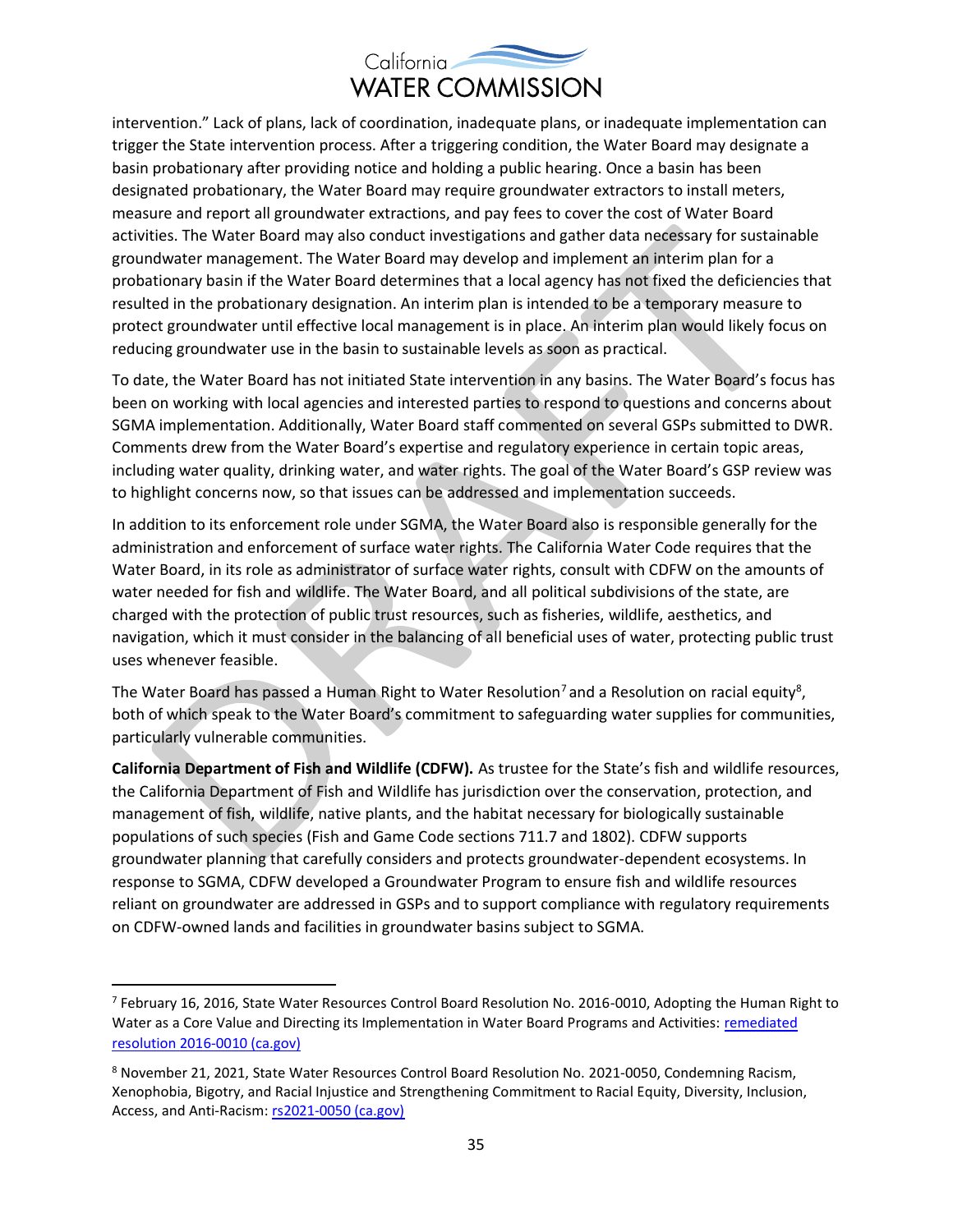

CDFW is also responsible for implementation and enforcement of the California Endangered Species Act (CESA; Fish and Game Code section 2050 et seq.), a California environmental law that conserves and protects plant and animal species at risk of extinction, and oversees the Native Plant Protection Act (Fish and Game Code section 1900 et seq.), which is designed to preserve, protect, and enhance endangered or rare native plants. These responsibilities shape CDFW's interest in ensuring that groundwater management and trading do not harm listed species, although CDFW's interest in ensuring proper groundwater management extends to non-listed species.

When considering the appropriation of surface water, CDFW engages in the State Water Board's water right process via review, analysis, and comment on new water rights applications, development of conditions for water right permits and licenses, as well as any proposed changes to existing water rights. For surface water transfer change petitions, CDFW identifies studies, surveys, and data required to evaluate conditions necessary to protect fish and wildlife resources and develops terms and conditions to protect public trust resources.

The Wetlands Conservation Policy (Executive Order W-59-3), also known as the state's "No Net Loss" policy, is an executive order issued in 1993 providing for the coordination of statewide activities for the preservation and protection of wetland habitats, which is potentially meaningful for any SGMA-related impacts to wetland habitat. CDFW implements No Net Loss through its "Retention of Wetland Acreage and Habitat Values" policy, which governs wetlands owned by CDFW. For wetlands not owned by CDFW, CDFW's role is advisory, related to the application of applicable state and federal laws and regulations.

**California Department of Food and Agriculture (CDFA).** The California Department of Food and Agriculture supports the ongoing vitality of the state's agricultural industry. In relation to SGMA, CDFA provides informational resources to support farmers and ranchers in accessing technical assistance and federal and state funding related to water-use efficiency and soil health. CDFA's Office of Environmental Farming and Innovation provides financial assistance for on-farm management practices and technologies that help farmers and ranchers prepare for and adapt to the implementation of SGMA. The State Water Efficiency and Enhancement Program (SWEEP) provides grants for irrigation system improvements that conserve water while the Healthy Soils Program funds soil management practices that promote water retention and infiltration. Both programs are supported by technical assistance providers, funded through CDFA, that help farmers apply for funding and implement projects. In 2021, CDFA received one-time funding for the Water Efficiency Technical Assistance (WETA) program. This program will support on-farm water efficiency technical assistance more broadly and support the development of training curriculum and resources for farmers related to irrigation water management and efficient irrigation systems.

CDFA is also home to the Office of Farm Equity, which runs the California Underserved and Small Producers Grant Program, designed to facilitate direct assistance to individual small- and mid-scale and socially disadvantaged farmers and ranchers who need support applying for economic relief grant programs and assistance with business planning and marketing strategies. Passed in 2017, the Famer Equity Act requires the CDFA "to ensure the inclusion of socially disadvantaged farmers and ranchers…in the development, adoption, implementation, and enforcement of food and agriculture laws, regulations, and policies and programs."<sup>9</sup>

<sup>9</sup> Link: Bill Text - [AB-1348 Farmer Equity Act of 2017. \(ca.gov\)](https://leginfo.legislature.ca.gov/faces/billTextClient.xhtml?bill_id=201720180AB1348)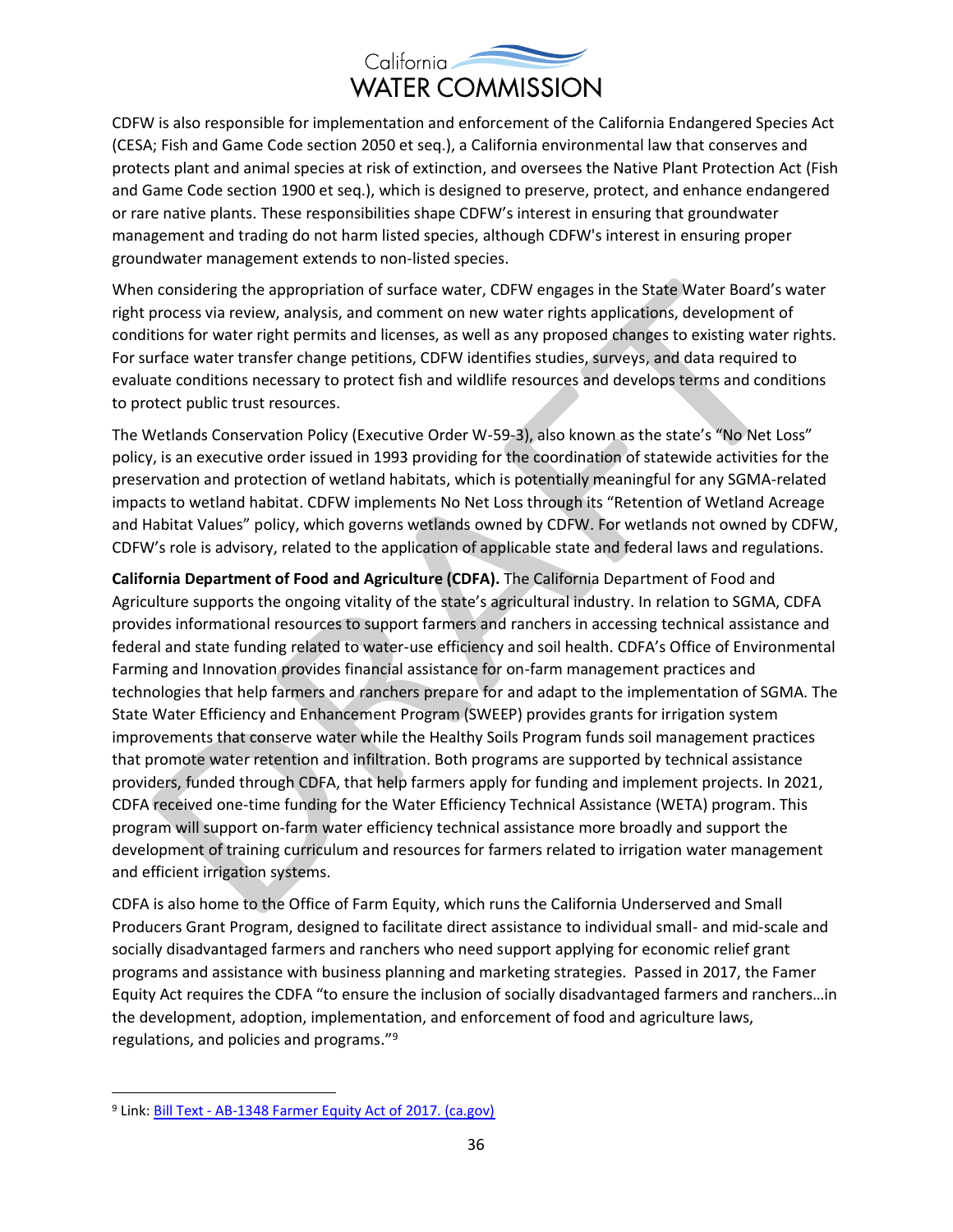

#### Box 4: Related State Actions

**Groundwater Management and Drinking Water Well Principles and Strategies.** Called for in Governor Newsom's [Executive Drought Proclamation in April 2021,](https://www.gov.ca.gov/wp-content/uploads/2021/04/4.21.21-Drought-Proclamation.pdf) [the Groundwater Management and Drinking](https://water.ca.gov/-/media/DWR-Website/Web-Pages/Programs/Groundwater-Management/DrinkingWater/Files/Final-Principles-and-Strategies-with-the-Implementation-Matrix.pdf)  [Water Well Principles and Strategies \(Principles and Strategies\)](https://water.ca.gov/-/media/DWR-Website/Web-Pages/Programs/Groundwater-Management/DrinkingWater/Files/Final-Principles-and-Strategies-with-the-Implementation-Matrix.pdf) are intended to help ensure that potential drought impacts on communities that rely on groundwater for drinking water are anticipated and proactively addressed. DWR and the Water Board have developed these Principles and Strategies to monitor, analyze, and minimize the impacts of groundwater management on drinking water wells. The information contained in the Principles and Strategies document provides a complementary framework for considering how to protect some of the vulnerable water users considered in this white paper. The Principles and Strategies serve as a shared drought framework of State actions to benefit drinking water well users and for DWR and the Water Board to continue pursuing in drought and non-drought years.

**Voluntary Open-source Groundwater Accounting Platform.** DWR, the Water Board, the California Water Data Consortium (Consortium), and Environmental Defense Fund (EDF) are collaborating to enhance and scale a voluntary open-source groundwater accountin[g platform](https://edfmaps.maps.arcgis.com/apps/Cascade/index.html?appid=7af13444157741a2a090cf4262b44206) that will be freely available to help GSAs manage the transition to sustainable supplies. The open-source platform enables water managers and landowners to securely track water supplies and use, create water budgets, model scenarios, and trade allocations of water within a district or basin. DWR and the Water Board are working with EDF and the Consortium to ensure that the platform is compatible with the online electronic portals that local agencies use to submit public data required by the State, such as DWR's SGMA Portal and the Water Board's Groundwater Extraction Annual Reporting System (GEARS). Groundwater trading is one of many tools that local agencies are considering for managing groundwater sustainably, and an accounting system is the first step for such programs.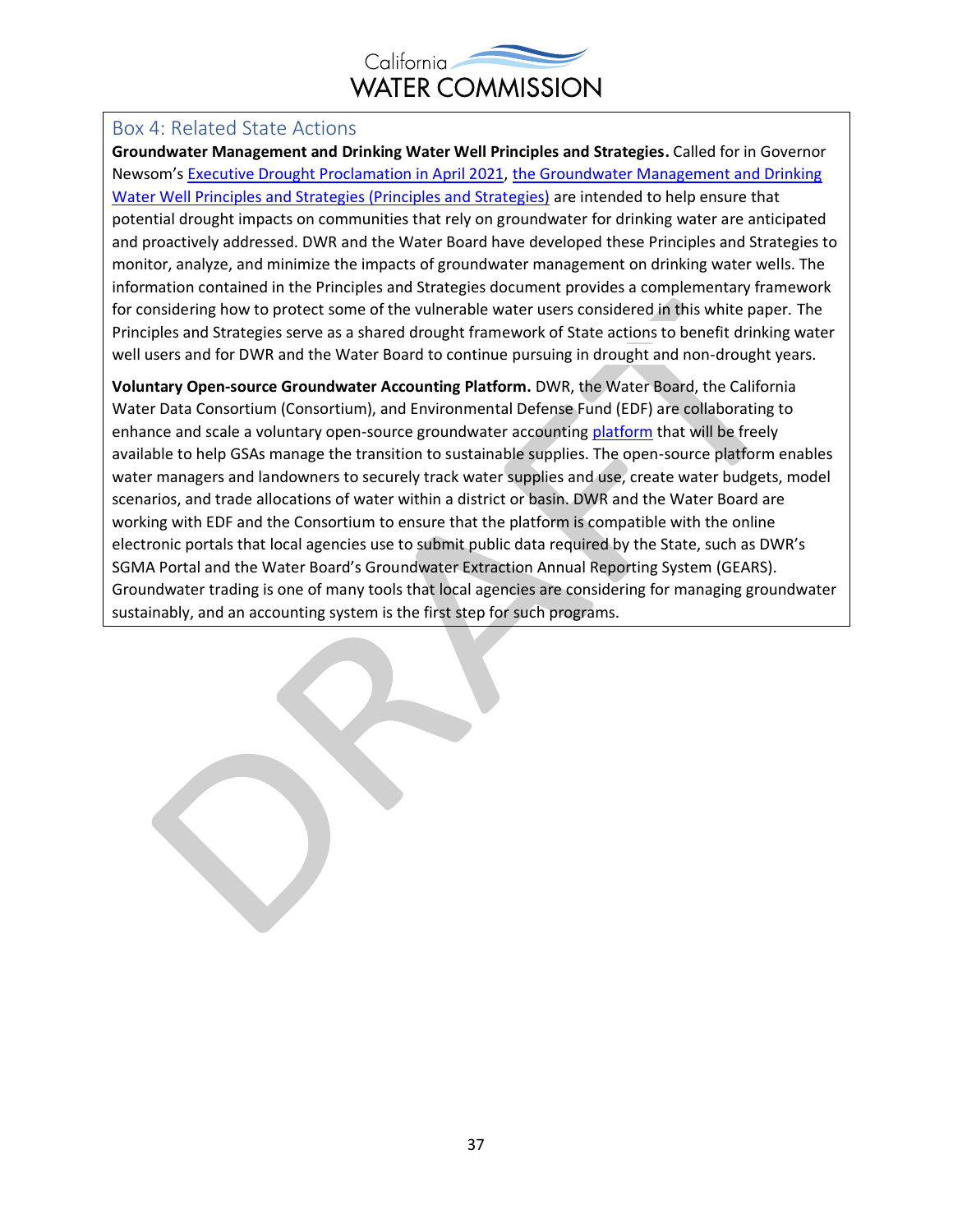

#### Appendix 5: Synthesis of Out-of-State Conversations

Commission staff talked to 22 people total from the states of Arizona, Colorado, Florida, Nebraska, and Texas, and from Australia about the role of their states in trading programs, about their experience with considering vulnerable water users in groundwater trading, and about any salient issues and considerations they could share with the Commission. Out-of-state representatives discussed groundwater management generally as well as groundwater trading. The information they shared complements what staff heard from its small-group participants. Representatives stressed that sustainable groundwater management takes time – decades or more – and that local control is important, but that the State can serve as a catalyst for sustainable management and provide removed but important oversight. The need to engage stakeholders and the community came up repeatedly, with representatives stressing the need for groundwater managers to embed in the community, to understand it, to educate pumpers, and to take the time to build trust.

Through its conversations, the Commission learned of many ways of allocating groundwater: by permitting acres with unlimited pumping, which works best in areas with the same cropping patterns; by well and by year; by acre (based either on desired future conditions or historic use); and with restricted usage, with a certain portion specified for agricultural use and the rest unrestricted. In many cases, household wells and de minimis users are exempted from the allocation process. Some representatives explained that allowing for multiple-year allocations helps combat a "use it or lose it" mentality, leading to increased conservation and lower overall groundwater use. Groundwater managers stressed the overarching importance of enforcing allocation limits and the need for compliance with groundwater management rules. In general, out-of-state representatives explained that locals embrace rules and want to see them enforced consistently; they do not see the rules as an imposition or a burden, but as a necessity for fairness.

Representatives noted that groundwater trading is complicated and generally happens later in the process of managing groundwater. In Australia, groundwater trading is growing, but is significantly less in volume than surface water trading. There are two types of groundwater transfers: temporary transfers (called allocation transfers) and permanent groundwater transfers (called groundwater license entitlement transfers, which are less common). Trading between different groundwater sources is not permitted. In Arizona, there is not a huge volume of trades nor a specific interest in safeguarding disadvantaged communities or small- and medium-sized farm operators. Two local groundwater trading programs – the Edwards Aquifer in Texas and the Twin Platte in Nebraska – instituted groundwater management to protect surface water resources (streams, springs, and species) due to laws related to endangered species and depletion of interstate surface water. The Edwards Aquifer Authority uses directional trading to restrict trading near surface waters. The Twin Platte Natural Resources District, which uses irrigated acres as its unit of trade, uses a stream depletion factor (SDF) to calculate proportional trading, where the SDF determines the number of acres that can be irrigated based on the possible impact to the stream. Fewer acres can be irrigated as proximity to the stream increases.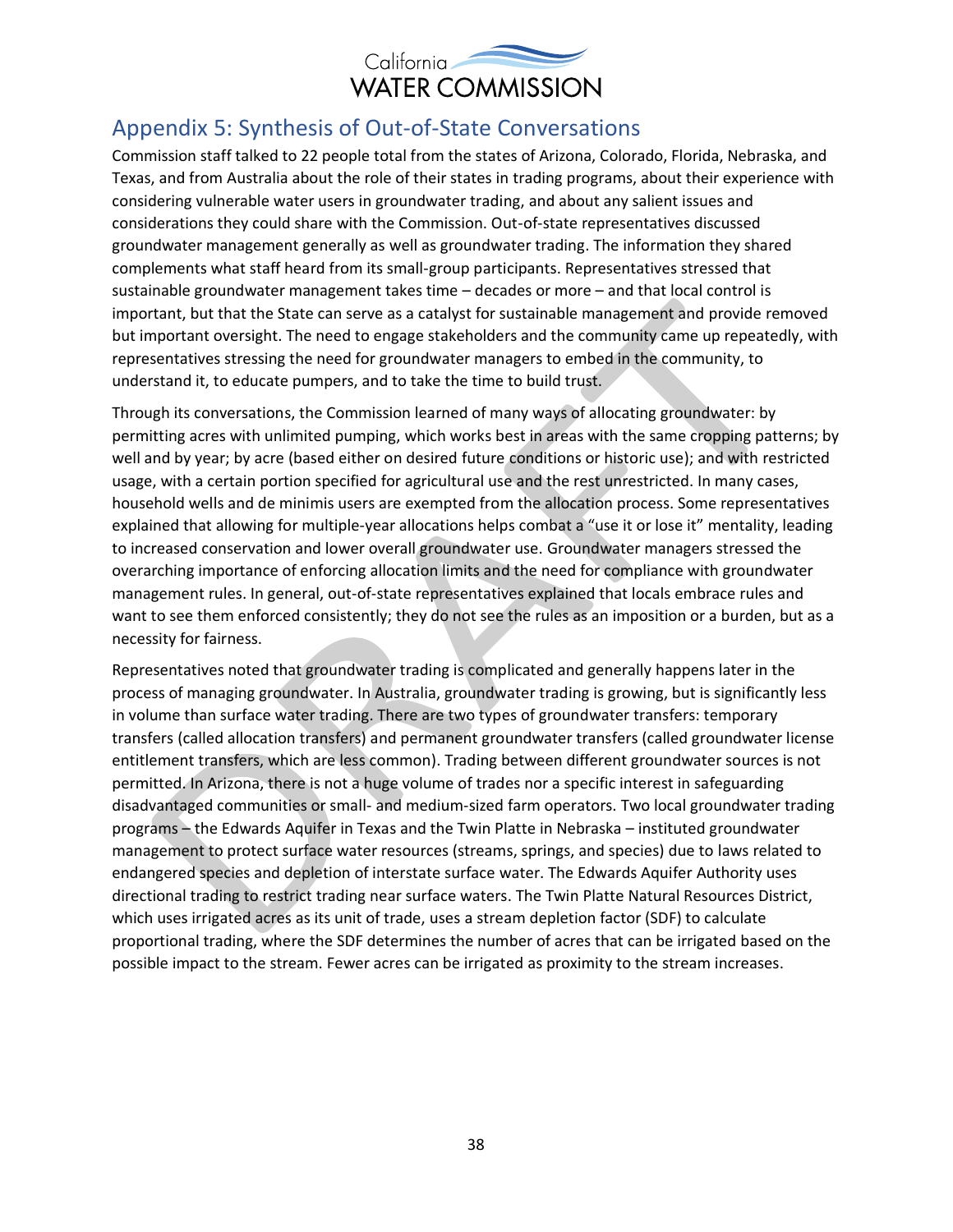

## Appendix 6: Stakeholder Survey

To explore and validate themes identified during Step 1 conversations, the Commission conducted an online stakeholder survey, distributed through Commission communication lists and social media, stakeholder advisory group members' associated networks, and the DWR Sustainable Groundwater Management Office e-mail distribution list. The survey asked respondents to rank the importance of including various characteristics of well-managed groundwater trading in future policy recommendations and of possible State roles in supporting groundwater trading. It also asked respondents to share thoughts on how best to guide groundwater trading with safeguards for vulnerable water users. Over the course of four weeks, 135 people responded to the survey. Of the 135 responses, 35 percent indicated they were affiliated with or represented a GSA. Respondents were from across the state and included farm operators, representatives of county and regional groups, environmental groups, state and federal agencies, private utilities, consultants, and Tribes. Although the results are not statistically robust because respondents were not equally representative of the entire stakeholder population, responses indicate support for the themes identified by the Commission and offer areas for further exploration<sup>10</sup>.

- **Characteristics of well-managed trading programs.** Respondents indicated that clear trading rules, measurement of water use, and water accounting and allocations are important characteristics of well-managed groundwater trading that should be incorporated into future policy recommendations. Responses show that stakeholder engagement has the least support for inclusion in future policy recommendations. This may be an area where some additional inquiry would be useful.
- **State role in supporting a well-managed groundwater trading program.** Respondents indicated that they would like to see the State provide guidance and minimum standards around how to establish well-managed groundwater trading programs and ensure that programs have metrics and monitoring. Responses show that a State role in enforcing protections for vulnerable users and ensuring the human right to water have the least support from the totality of respondents. Given the State's interest in having safeguards for vulnerable users, it may be useful to learn more about perceived concerns about these State roles
- **Guidance on how to establish a groundwater trading program with safeguards for vulnerable users.** Respondents indicated a preference for the State issuing best management practices and/or establishing standards that would need to be met to qualify for State funding or other assistance.

<sup>&</sup>lt;sup>10</sup> Survey results were presented to the public and the Commission at the November 2021 Commission meeting. More information is available here: [Groundwater Trading: Workshop Results -](https://cwc.ca.gov/Meetings/All-Meetings/2021/Meeting-of-the-California-Water-Commission-Nov-17-2021) November 2021, Item 9.